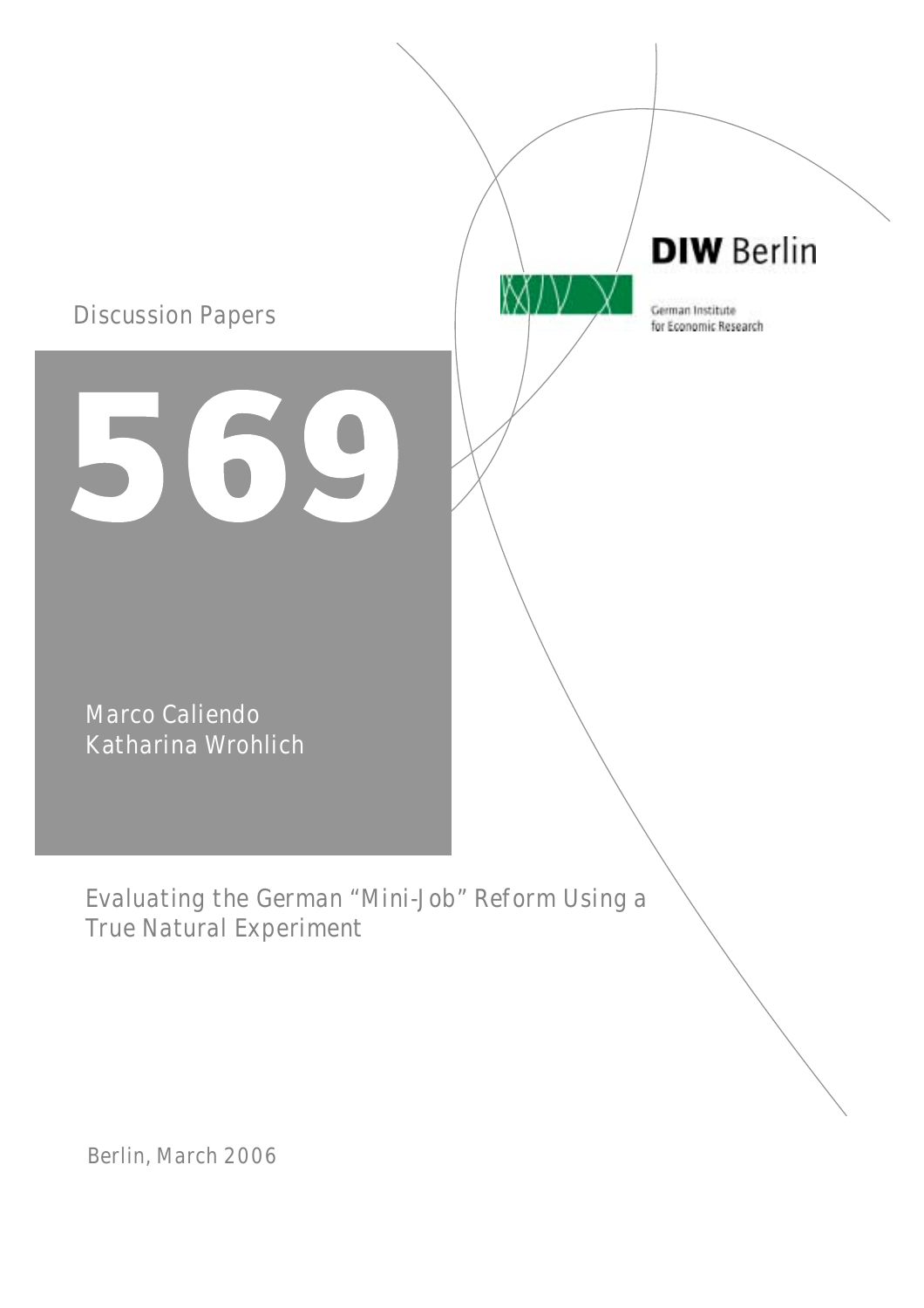Opinions expressed in this paper are those of the author and do not necessarily reflect views of the Institute.

IMPRESSUM © DIW Berlin, 2006 DIW Berlin German Institute for Economic Research Königin-Luise-Str. 5 14195 Berlin Tel. +49 (30) 897 89-0 Fax +49 (30) 897 89-200 www.diw.de

ISSN print edition 1433-0210 ISSN electronic edition 1619-4535

All rights reserved. Reproduction and distribution in any form, also in parts, requires the express written permission of DIW Berlin.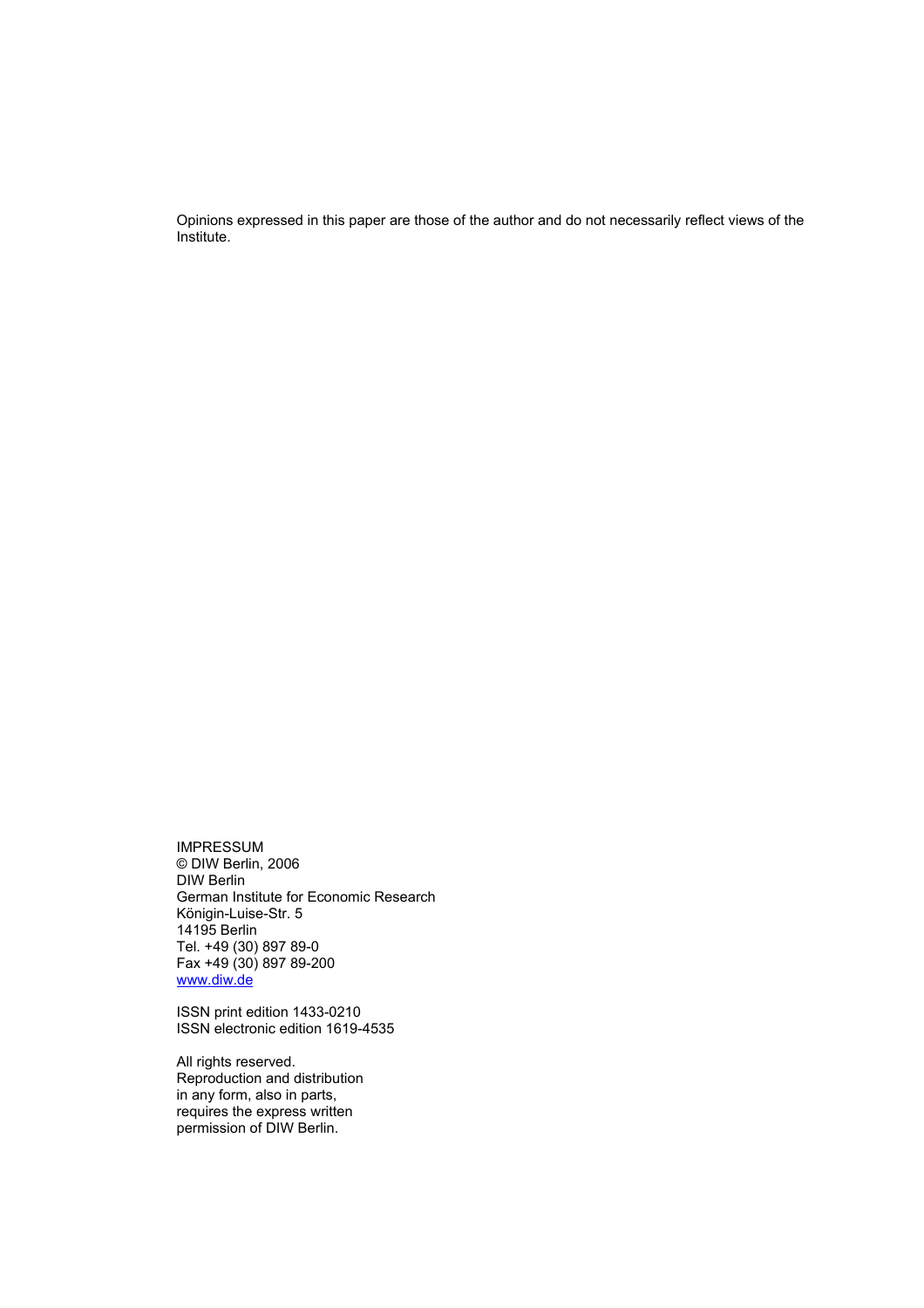# Evaluating the German "Mini-Job" Reform Using a True Natural Experiment<sup>∗</sup>

Marco Caliendo†

Katharina Wrohlich‡

DIW Berlin

DIW Berlin

Working Paper

This draft: March 20, 2006

#### Abstract

Increasing work incentives for people with low incomes is a common topic in the policy debate across European countries. The "Mini-Job" reform in Germany - introduced on April 1, 2003 - can be seen in line with these policies, exempting labour income below a certain threshold from taxes and employees' social security contributions. We carry out an ex-post evaluation to identify the short-run effects of this reform. Our identification strategy uses an exogenous variation in the interview months in the German Socio-Economic Panel, that allows us to distinguish groups that are (or are not) affected by the reform. To account for seasonal effects we additionally use a difference-in-differences strategy. The results show that the short-run effects of the reform are limited. We find no significant short-run effects for marginal employment. However, there is evidence that single men who are already employed react immediately and increase secondary job holding.

Keywords: Evaluation, Natural Experiment, Difference-in-Differences, Marginal Employment.

JEL Classification: C25, H31, J68

<sup>\*</sup>The authors thank Peter Haan, Benjamin Price, Jürgen Schupp, Viktor Steiner, Arne Uhlendorff and Johannes Ziemendorff as well as seminar participants at DIW for valuable comments. All remaining errors are our own. Financial support of the German Science Foundation (DFG) under the research program "Flexibilisierungspotenziale bei heterogenen Arbeitsmärkten" (project STE 681/5-1) is gratefully acknowledged.

<sup>†</sup>Marco Caliendo is Senior Research Associate at the German Institute for Economic Research (DIW) in Berlin and Research Fellow of the IZA, Bonn and the IAB, Nuremberg, e-mail: mcaliendo@diw.de.

<sup>‡</sup>Katharina Wrohlich is Research Associate at the German Institute for Economic Research (DIW) in Berlin and Research Affiliate of the IZA, Bonn, e-mail: kwrohlich@diw.de.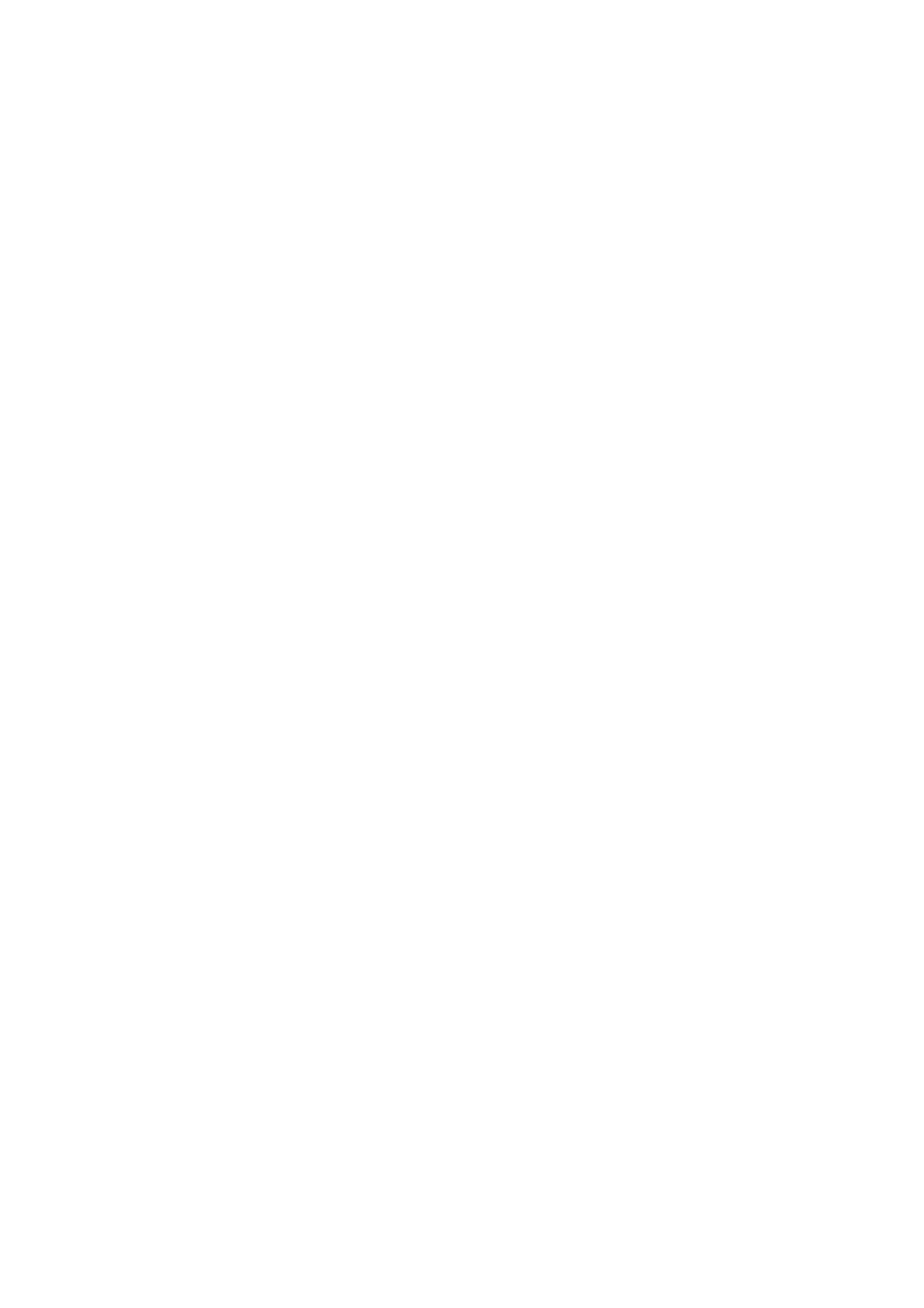### 1 Introduction

As a response to persistently high unemployment rates, especially of low-skilled people, wage subsidies have been intensively discussed in European countries. Following the example of the Earned Income Tax Credit (EITC) introduced in the 70s in the US (see, e.g., Scholz, 1996), several European countries have introduced in-work benefits, tax credits, or subsidies to social security contributions (SSC) for working individuals. Examples are the Working Family Tax Credit (WFTC) in the UK (see, e.g., Blundell, Duncan, McCrae, and Meghir, 2000) and the French Prime Pour l'Emploi (see, e.g., Stancanelli,  $2005$ <sup>[1](#page-4-0)</sup>. The "Mini-Job" reform introduced in Germany in  $2003$  can also be seen in line with these policies. The main objective of this reform is to provide positive work incentives for people with low earnings potential by subsidising social security contributions. The government expected to achieve that goal by exempting labour income up to 400 euros from employees' SSC and introducing a degressive subsidy for earnings between 401 and 800 euro. To be specific, this reform included three major changes from pre-reform regulations. First, the maximum amount for earnings exempted from SSC was increased from 325 to 400 euros. Jobs with earnings less than this threshold are called mini-jobs. Second, the previous maximum hours restrictions (15 hours per week) was abolished. Third, income up to 400 euros per month from a mini-job hold as a secondary job is now exempted from SSC and income tax.[2](#page-4-1)

The theoretically-expected employment effects of wage subsidies depend on the design of the policy instrument and on various other institutional and economic factors (see, e.g., Blundell, 2000, or Moffit, 2003). The expectation of unambiguously positive effects on labour force participation is based on two conditions. First, the subsidies have to be targeted at individual income rather than household income, and second, the reform has to change the incentives to take up work for recipients of unemployment benefits or other social transfers. The subsidies under the German "Mini-Job" reform are indeed targeted at the individual level; however, the budget constraint for recipients of social transfers hardly changes due to strict withdrawal of earnings, as is shown in Steiner and Wrohlich (2005).

Theoretical predictions about the hours worked, on the other hand, are not so

<span id="page-4-1"></span><span id="page-4-0"></span><sup>&</sup>lt;sup>1</sup>For a detailed overview of recent European "Making Work Pay" policy reforms, see Orsini (2006). <sup>2</sup>See Steiner and Wrohlich (2005) for a more detailed description of the reform.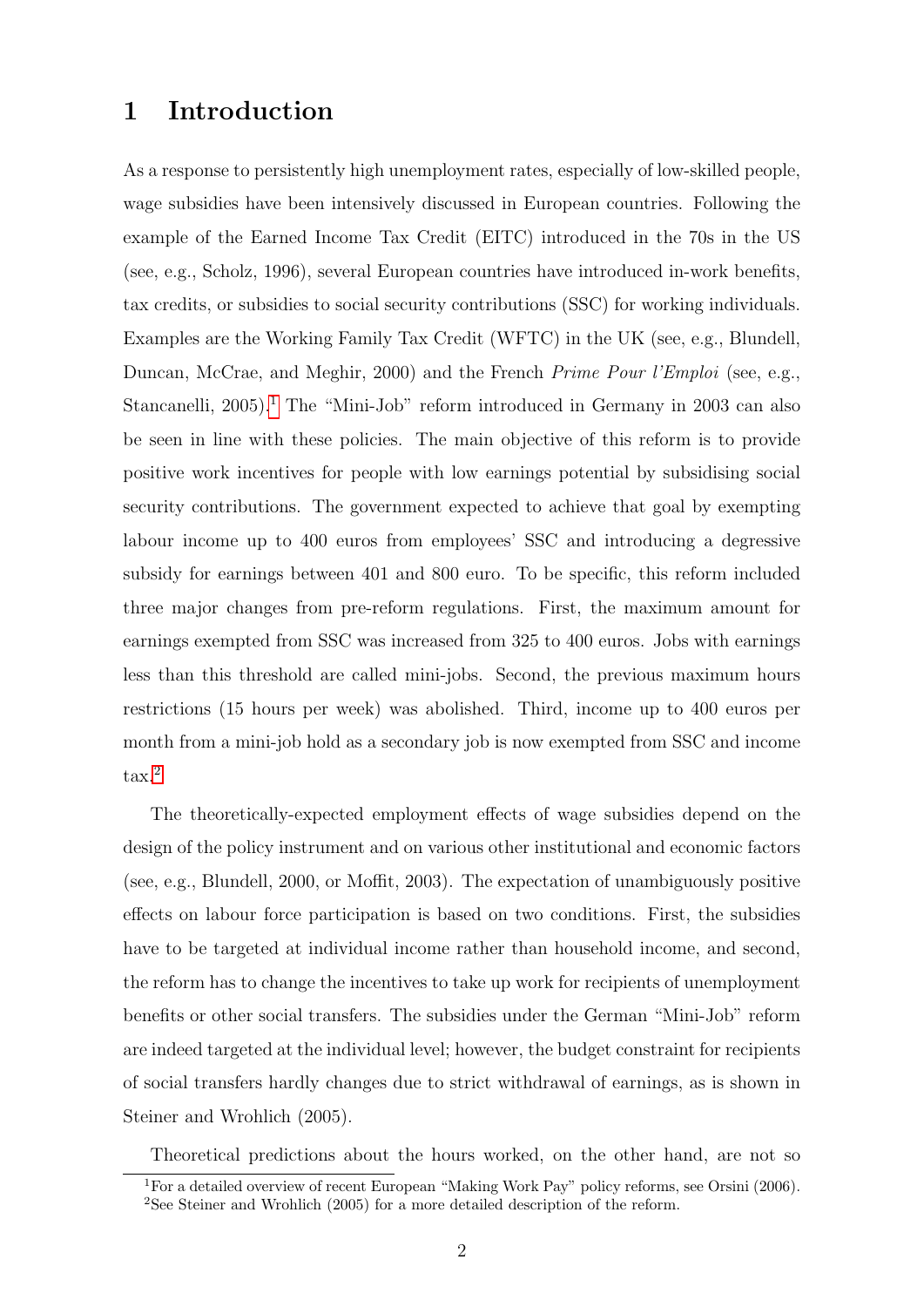straightforward: for individuals with earnings within the subsidised range it might be optimal to increase working hours (if the substitution effect dominates the income effect), whereas for individuals with earnings slightly above 400 euros, it might be profitable to reduce working hours under the subsidy.[3](#page-5-0) The total effect on working hours for the population will therefore depend on the distribution of households along the working-hours/income distribution and thus has to be evaluated empirically.

A series of papers has estimated the effects of the 2003 "Mini-Job" reform based on ex-ante simulations with behavioural microsimulation models. They suggest only very moderate participation effects and even negative effects on working hours.[4](#page-5-1) This is in strong contrast to numbers published by official statistics suggesting an additional number of 930,000 jobs created already one month after introduction of the reform.<sup>[5](#page-5-2)</sup> Hence, an ex-post evaluation is called for. This is an especially difficult task here, since from 2004 onwards various other legal changes have been introduced which might affect labour supply decisions of individuals. Therefore it should be obvious that a comparison of the mini-jobs realised in 2004 with pre-reform numbers will not reveal the true effect of the reform. Furthermore, in contrast to other evaluation studies of labour market policies, the distinction between control and treatment groups is not initially clear, since the reform is relevant for the whole population. A thorough evaluation has to take these points into consideration and should be based on a credible identification strategy. We will do so by using the exogenous variation in the interview date of the German Socio-Economic Panel (SOEP). The interviews are conducted between January and October in each year. Since the reform was introduced on April 1, 2003, we observe some people who are interviewed before the reform and others interviewed after the new legislation was implemented. This allows us to estimate the immediate short-run effect of the reform. To account for seasonal variation, we additionally use a difference-in-differences approach.

We will explain our identification strategy in more detail in Section [2,](#page-6-0) where we will also describe the data used for the analysis. Section [3](#page-12-0) contains the estimation results, before Section [4](#page-17-0) concludes.

<span id="page-5-1"></span><span id="page-5-0"></span><sup>&</sup>lt;sup>3</sup>The same holds for people just above the 800 euro threshold, who are not analysed here.

<sup>4</sup>See e.g. Steiner and Wrohlich (2005), Arntz, Feil, and Spermann (2003) or Bargain, Caliendo, Haan, and Orsini (2006).

<span id="page-5-2"></span><sup>&</sup>lt;sup>5</sup>See press-release of the "Mini-Job-Zentrale" from July 18th, 2003: "930,000 neue Jobs durch geringfügig Beschäftigte".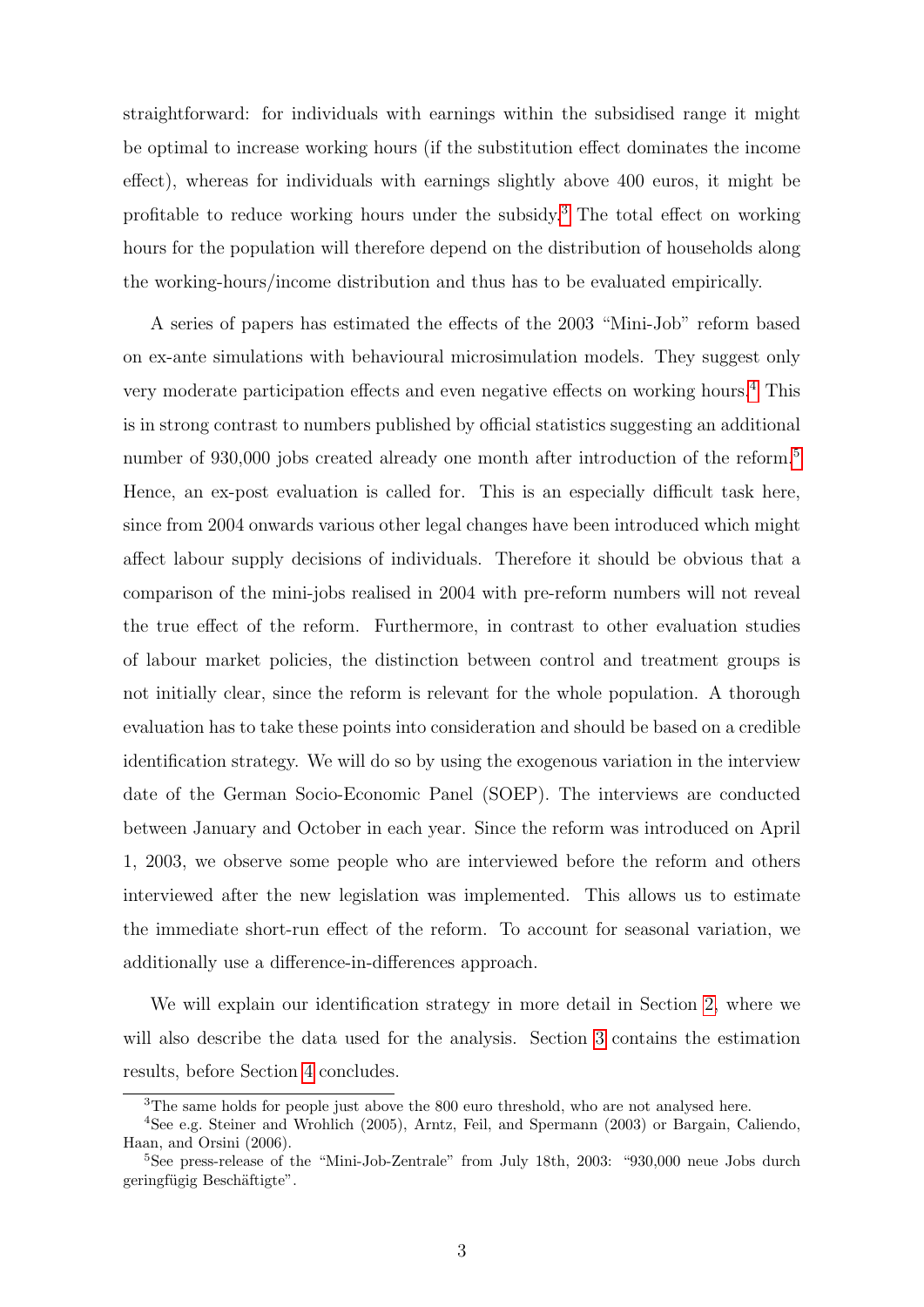### <span id="page-6-0"></span>2 Data and Evaluation Strategy

#### 2.1 Evaluation Design

Our empirical analysis is based on the German Socio-Economic Panel (SOEP), a sample gathering socio-demographic and financial information about 12,000 representative households each year. We will use the waves for the years 2002 and 2003. The individuals are interviewed in person from January until October each year.[6](#page-6-1) Our identification of the treatment effect of the reform will be based on this exogenous variation in the interview month.

As already mentioned we want to evaluate the effects of the reform on some outcome  $Y$ , for example, the probability of beginning a mini-job for certain groups of the population. In the usual microeconometric evaluation framework (the "potential outcome approach", most commonly called the Roy (1951)-Rubin (1974) model), the treatment effect  $\Delta$  is given by a comparison of the treatment outcome  $(Y^1)$  with a hypothetical situation where the same individual does not receive treatment  $(Y^0)$ , i.e.:  $\Delta = Y^1 - Y^0$ . The fundamental evaluation problem arises because we can never observe both potential outcomes for the same individual at the same time. A simple comparison between outcomes of treated and untreated individuals is not possible if they are selective groups, that is when the condition  $E(Y^0 | D = 1) = E(Y^0 | D = 0)$ does not hold, where  $D$  is a binary treatment indicator. Let us transfer this general framework to our evaluation question, before we present our identification strategy.

The "Mini-Job" reform was introduced on April 1, 2003, and applies to the whole population. Hence, we have no direct treatment group which has received the treatment and whose outcome we could compare with a control group who did not receive the treatment. The whole population before April 1, 2003, was not affected by the reform, while the whole population after April 1, 2003, was affected by it. It should also be noted that the whole population was (not) affected by the reform in 2004 (2002). Comparing the outcomes between these two years  $(Y_{2004}^1 - Y_{2002}^0)$  will not give us the actual treatment effect, since other regulations were also changed. Most significant of these were changes in the income tax as part of the German Tax Reform. From 2003 to 2004, the basic allowance was increased from 7,235 to 7,664 euros per year, the tax

<span id="page-6-1"></span> ${}^{6}$ For a detailed description of the data, see Haisken De-New and Frick (2003).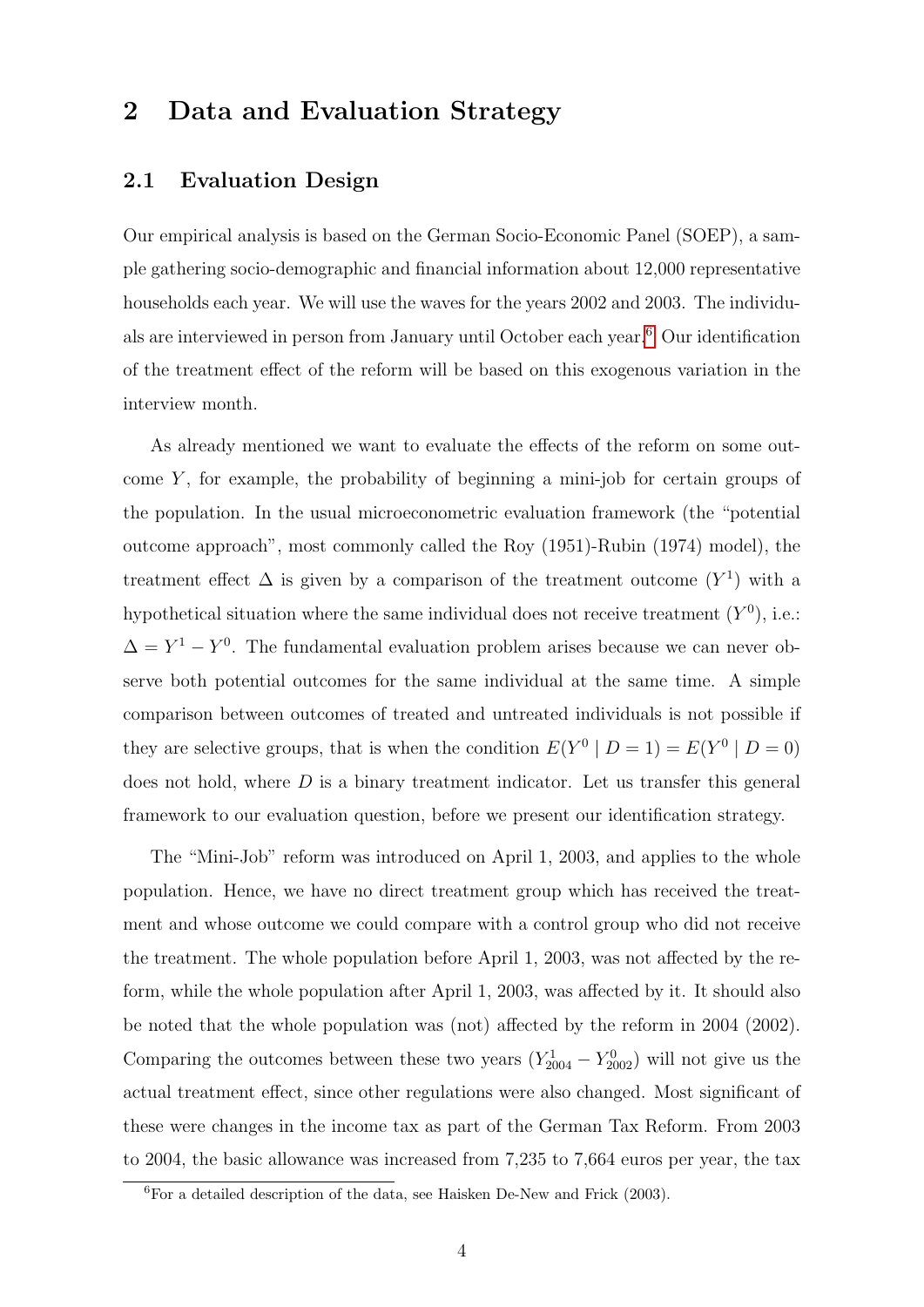rate of the first tax bracket was reduced from 19.9 to 16.0 percent, and the top tax rate was reduced from 48.5 to 45.0 percent. Clearly, this reform also affected labour supply decisions of individuals with low earnings.<sup>[7](#page-7-0)</sup>

However, the timing of the SOEP interviews gives us an opportunity to identify the true treatment effect. As mentioned above, the SOEP interviews are conducted between January and October of each year. We argue that the random variation of the interviews mimics a true natural experiment, where we can compare the effects for the group of participants, i.e. the people who where interviewed when the reform was already implemented in  $t_{2003}$ , with the group of controls, i.e. the people who were interviewed before the reform was implemented in  $t_{2003}$ <sup>[8](#page-7-1)</sup>:

$$
\Delta = Y_{2003}^1 - Y_{2003'}^0. \tag{1}
$$

Most of the interviews are accomplished within the first quarter. In fact, by default households are contacted by the interviewers in the first quarter of each year. If this contact is not successful, whether because no one is at home or the household has moved to another address, households are contacted again in the second quarter of the year and so on. Since on average most of the post-reform interviews are completed by May 2003<sup>[9](#page-7-2)</sup>, it should also be clear that we are only able to estimate the immediate short-run effects of the reform.

A problem which might arise with this approach are potential differences in unobserved characteristics (UC) between individuals interviewed before April and those interviewed after April as well as seasonal employment effects (SEE). If employment in the mini-job sector varies heavily within a year or if the two groups differ in unobserved characteristics the above-mentioned approach becomes invalid since

$$
Y_{2003}^1 - Y_{2003'}^0 = \Delta + SEE + UC.
$$
 (2)

To account for these potential sources of bias, we apply a control mechanism based on the difference-in-differences (DID) approach<sup>[10](#page-7-3)</sup>, using the seasonal variation and

<span id="page-7-0"></span><sup>7</sup>For a detailed description and an estimation of labour supply reactions to this tax reform see Haan and Steiner (2005).

<span id="page-7-1"></span><sup>&</sup>lt;sup>8</sup>The superscript  $'$  behind year information indicates the first quarter of the year, year information without superscript indicates quarters 2-4.

<span id="page-7-2"></span><sup>&</sup>lt;sup>9</sup>In 2003 80% of interviews were conducted in the first quarter, 8% in April, 5% in May, 4% in June and the rest (3%) between July and October.

<span id="page-7-3"></span><sup>10</sup>See, for example, Heckman, LaLonde, and Smith (1999) for an overview.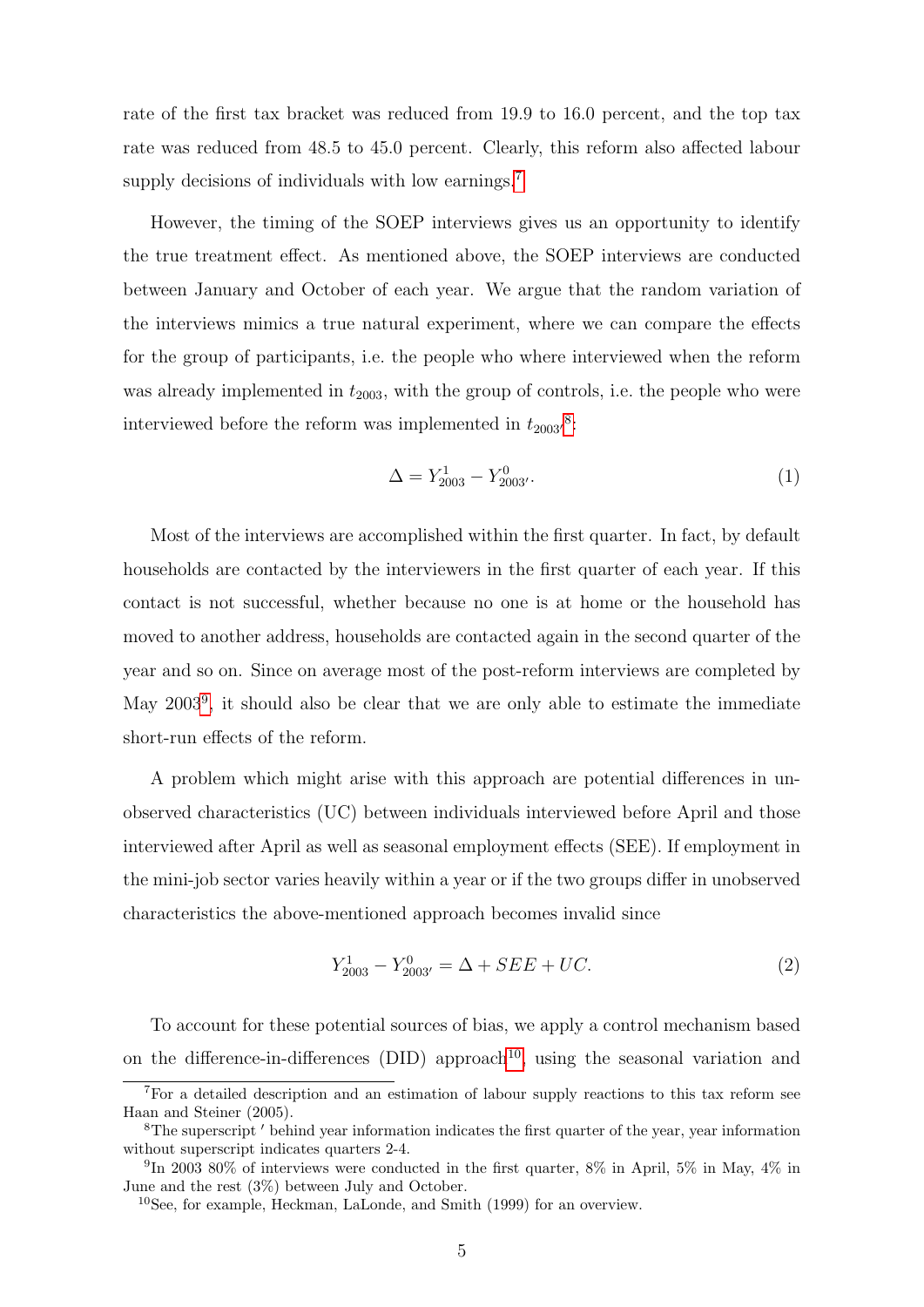unobserved differences in the year 2002 to account for the seasonal variation and unobserved differences in 2003. Clearly, this assumption is only valid if both patterns have not changed over the two years, such that  $SEE_{2003} = SEE_{2002}$  and  $UC_{2003} =$  $UC<sub>2002</sub>$ . The treatment effect is then given by (see also Figure [1\)](#page-8-0):

$$
\Delta = (Y_{2003}^1 - Y_{2003'}^0) - (Y_{2002}^0 - Y_{2002'}^0). \tag{3}
$$

<span id="page-8-0"></span>Figure 1: Definition of the Subsamples According to the SOEP Interview Month



Since we are using cross-sectional information from two waves of the SOEP, the populations in 2002 and 2003 as well as the populations in the first and subsequent quarters might not be the same. To account for variations in observable characteristics, we specify the outcome variable  $Y$  in a parametric way and estimate the effect on the whole sample with interaction effects.

The equation we will estimate can be specified as

<span id="page-8-1"></span>
$$
y_i^* = \beta_1 * d2003_i + \beta_2 * after_i + \beta_3 * d2003 \times after_i + \gamma' X_i + \varepsilon_i,
$$
\n(4)

where  $y_i^*$  is a latent variable such as the propensity to be marginally employed or to hold a secondary job (the outcome variables will be specified in more detail in Section [2.2\)](#page-9-0),  $d2003<sub>i</sub>$  is a dummy variable indicating whether individual i is observed in 2003,  $after$  is a dummy variable indicating whether individual i is observed after the first quarter of a year, and  $d2003 \times after$  is an interaction term of these two variables.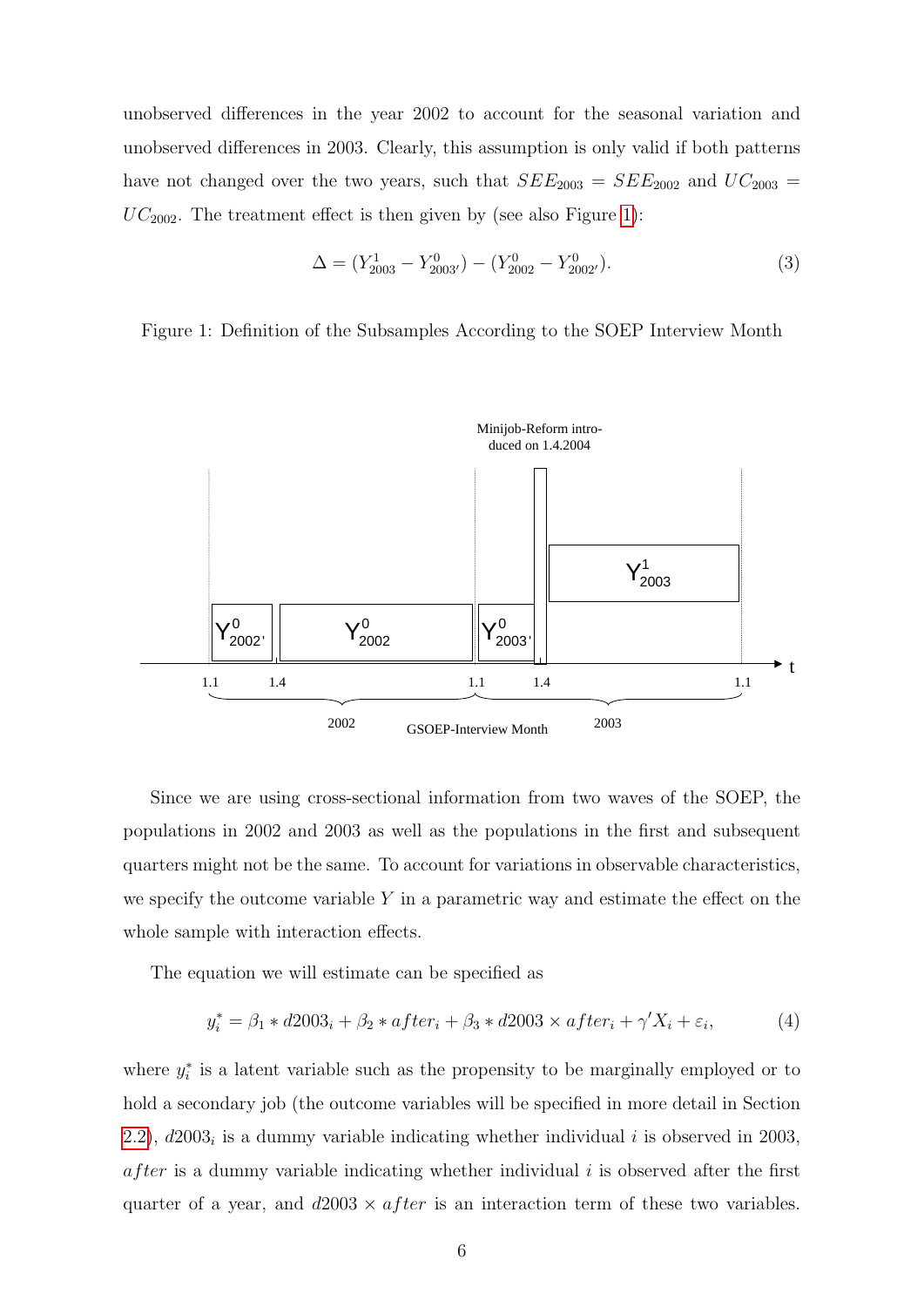Vector  $X_i$  summarises control variables such as age, education, family status, number of children, health status, etc., and  $\varepsilon_i$  is an unobserved error term. The  $\beta$ s and the vector  $\gamma$  include the respective coefficients. We are particularly interested in  $\beta_3$ , which yields the causal effect of the reform. Since we do not observe the latent variable  $y_i^*$ , but the binary outcome variables  $y_i$ , we will estimate equation [\(4\)](#page-8-1) using a probit model. The marginal effect corresponding to the coefficient  $\beta_3$  can thus be interpreted as change in the probability of the outcome variable (e.g. marginal employment) due to the reform.

#### <span id="page-9-0"></span>2.2 Definition of Outcome Variables and Subgroups

We are interested in two outcome variables, namely the probability of being in marginal employment ("gering fügige Beschäftigung") and the probability of having a secondary job ("Nebenerwerbstätigkeit"), since the incentives to take up these two types of jobs have been changed by the "Mini-Job" reform. This is an extension of previous exante evaluation studies that did not analyse the effects on secondary job holding. However, there is evidence that the strong increase in mini-jobs after the introduction of the reform were in fact not jobs taken up by individuals who were previously not employed, but secondary jobs of people who had already been working.<sup>[11](#page-9-1)</sup> Thus, in addition to the analysis of marginal employment, we are particularly interested in the effect of the reform on secondary job holding.

In the SOEP data, there are several questions containing information about employment status, working hours, earnings, and job characteristics. One drawback of the interview-based SOEP, as with any kind of self-reported data, is that there are some inconsistencies in answers to these questions. For example, some individuals state that they are part-time employed (instead of marginally employed) but have earnings less than 325 or 400 euro, which would classify them as marginally employed. Other individuals report not working when asked for their employment status, but state later that they receive earnings from a secondary job. Therefore, we decided on the following definition of "being marginally employed". An individual is defined to be in marginal employment if

- the answer to employment status is "marginally employed", or

<span id="page-9-1"></span> $11$ For details see Bundesagentur für Arbeit (2003).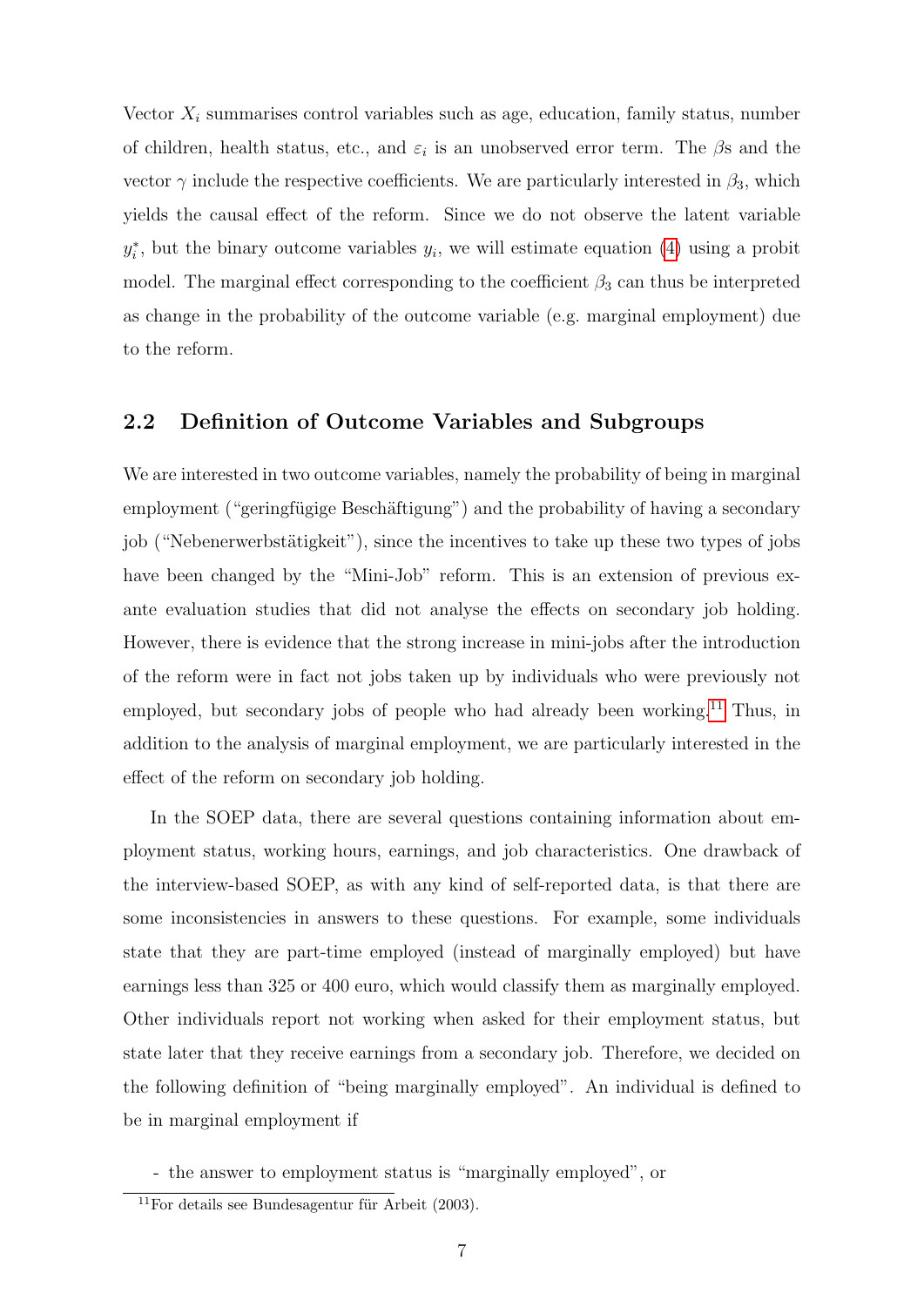- the answer to employment status is "part-time employed" and gross monthly earnings are reported to be less than 400 euro, or
- the answer to job characteristics is "this job is a 325 euro/400 euro Job", or
- the answer to employment status is "not working" and the individual reports having a secondary job with gross monthly earnings less than 400 euro.

Note that we use the post-reform threshold of 400 euro for all individuals (interviewed before and after the reform), since we are not interested in redefinitions of already existing jobs.

Similar problems arise with respect to the definition of secondary job holding. As explained above, we observe individuals with a secondary job but classifying themselves as non-working at the same time. Our definition of having a secondary job is as follows. An individual has a secondary job if

- the answer to employment status is "full-time employed" or "part-time employed" and the individual reports gross monthly earnings from regular or irregular secondary jobs less than 400 euro.

Table [1](#page-11-0) shows the total number of observations in the four subsamples, interviewed before and after April 1st in 2002 and 2003, respectively. To analyse the changes with respect to marginal employment we look at the whole population, whereas we focus on individuals who are full- or part-time employed to analyse secondary job-holding. For both analyses we focus on individuals aged between 16 and 70 years.

Results of several ex-ante evaluation studies (see Steiner and Wrohlich, 2005, or Bargain, Caliendo, Haan, and, Orsini, 2005) have shown that the reaction to the reform differs between population subgroups. For example, women in couple households have been shown to adjust their labour supply more than men. Therefore, we differentiate between several subgroups in our analysis. In particular, we run separate estimations for men and women. Furthermore, we analyse the effect on the labour supply of students, which has not been studied in earlier evaluation studies.

Table [1](#page-11-0) also shows the total number of observations marginally employed or holding a secondary job. We see that marginal employment is more prevalent among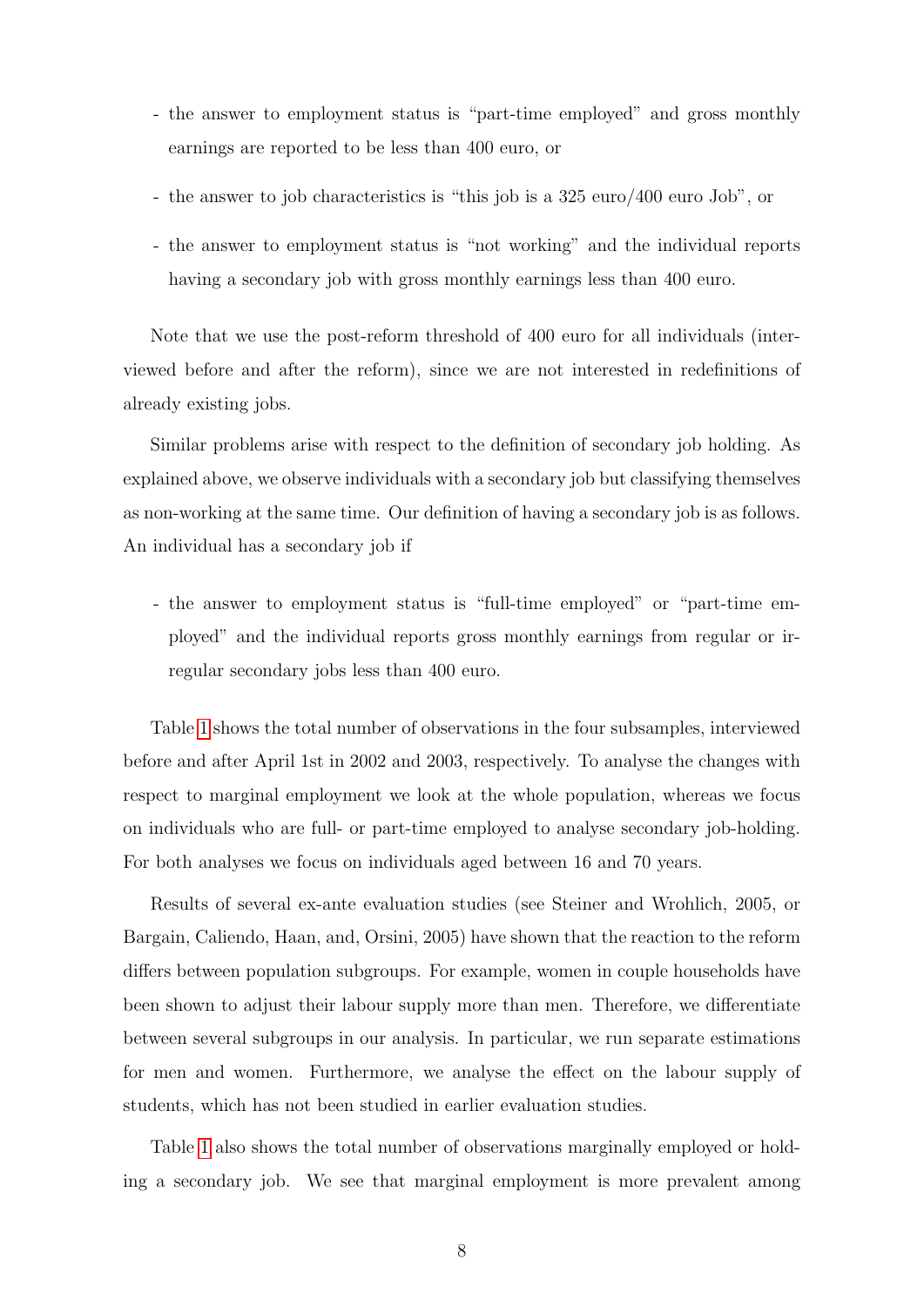|       |                         |                 |           |      | Marginal |            |      | Secondary  |        |
|-------|-------------------------|-----------------|-----------|------|----------|------------|------|------------|--------|
|       | Subsample               |                 |           |      |          | Employment |      | Employment |        |
| Group |                         | Interviewed in) |           | Obs. | Abs.     | Share      | Obs. | abs.       | Share  |
| Men   | 2002                    | before          | April 1st | 7007 | 267      | 0.0381     | 4372 | 160        | 0.0366 |
|       |                         | after           |           | 2240 | 91       | 0.0406     | 1530 | 59         | 0.0386 |
|       | 2003                    | before          | April 1st | 7102 | 313      | 0.0441     | 4367 | 168        | 0.0385 |
|       |                         | after           |           | 1805 | 99       | 0.0548     | 1199 | 53         | 0.0442 |
| Women | 2002                    | before          | April 1st | 7366 | 872      | 0.1184     | 3422 | 119        | 0.0348 |
|       |                         | after           |           | 2405 | 352      | 0.1464     | 1178 | 43         | 0.0365 |
|       | before<br>2003<br>after | April 1st       | 7527      | 1020 | 0.1355   | 3494       | 118  | 0.0338     |        |
|       |                         |                 |           | 1917 | 307      | 0.1601     | 956  | 35         | 0.0366 |

<span id="page-11-0"></span>Table 1: Number of Observations, Marginal and Secondary Employment in the Subsamples

Note: The high income sample of the SOEP is not included, since this entire group was interviewed after April in the 2003 wave. Numbers for marginal employment refer to the whole population between 16 and 70 years old. Numbers for secondary employment refer to the whole population holding a full- or part-time job (between 16 and 70 years old).

Source: SOEP, waves 2002 and 2003.

women than men, whereas the opposite is true for secondary job holding. Additionally, marginal employment is higher in the second and third quarter of both years when compared to the first quarter. Furthermore, it is interesting to note that we observe an increase in marginal employment from the first quarter of 2002 to the first quarter of 2003.

Before we turn to the estimation results, we look at some descriptors of the covariates used in the estimations. Thereby we differentiate the four subsamples under consideration. Note that - as already discussed - even if the "after" groups differ systematically from the "before" groups with respect to unobservable characteristics, this does not flaw our results as long as we assume that the differences are the same in 2002 and 2003. The only assumption that needs to be valid for our study is that the interview month of the 2003 wave is independent of the introduction of the "Mini-Job" reform on April 1, 2003.

As can be seen from Table [1](#page-11-0) above, there are far fewer observations in the two subsamples "interviewed after April 1st", which is due to the interview routine of the SOEP already described. Therefore, the group of individuals interviewed after April 1st might be systematically different from those interviewed in the first three months. However, Table [2](#page-12-1) shows that the subsamples do not differ with respect to most observable characteristics. One exception is the regional origin of the individuals.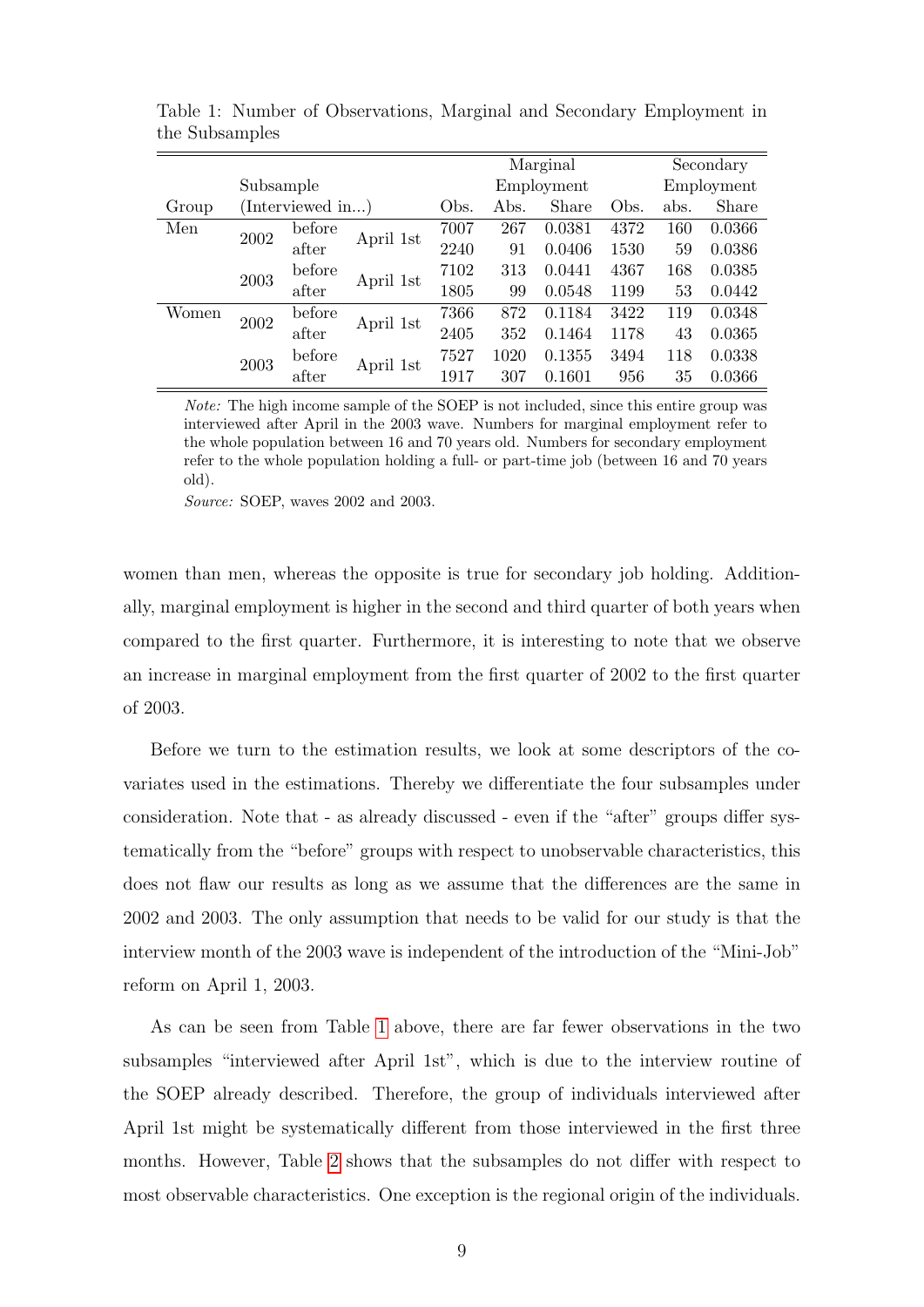|                        |                        | 2002      |               | 2003      |
|------------------------|------------------------|-----------|---------------|-----------|
|                        | After<br><b>Before</b> |           | <b>Before</b> | After     |
|                        | April 1st              | April 1st | April 1st     | April 1st |
| Age                    | 43.62                  | 41.22     | 43.64         | 41.61     |
| Female                 | 0.512                  | 0.518     | 0.515         | 0.515     |
| No education           | 0.017                  | 0.026     | 0.018         | 0.024     |
| High School Degree     | 0.201                  | 0.240     | 0.207         | 0.243     |
| Vocational Training    | 0.658                  | 0.618     | 0.657         | 0.615     |
| Academic               | 0.170                  | 0.191     | 0.172         | 0.186     |
| Disabled               | 0.096                  | 0.074     | 0.095         | 0.078     |
| Married                | 0.640                  | 0.613     | 0.623         | 0.625     |
| Single                 | 0.170                  | 0.183     | 0.175         | 0.178     |
| German                 | 0.919                  | 0.864     | 0.923         | 0.862     |
| Living in East Germany | 0.285                  | 0.139     | 0.290         | 0.105     |
| Children under 15      | 0.329                  | 0.357     | 0.318         | 0.361     |

<span id="page-12-1"></span>Table 2: Some Descriptive Statistics - Differentiated by Interview Date

Source: SOEP, waves 2002 and 2003.

East Germans are far less represented in the "after" samples (less than 15 percent of all households) than in the "before" samples (approximately  $30$  percent).<sup>[12](#page-12-2)</sup> Moreover, there are also small differences in age and education, individuals in the "after" sample being younger and better educated. What is important for our set-up, however, is that the differences between the "after" and "before" samples are very similar for the two years.

### <span id="page-12-0"></span>3 Results

We run separate estimations on different subgroups and outcome variables. Since we expect different effects for men and women, we perform separate analyses for these two groups. In addition, we investigate whether the reform has impacts on the labour supply of students. This group was even more affected by the reform, because the SSC-exemption threshold is at the same time the exemption limit of earned income for recipients of student aid.

For men and women, we run estimations for two outcome variables, namely marginal employment (Section [3.1\)](#page-13-0) and secondary job holding (Section [3.2\)](#page-15-0). For students we combine these two outcome variables into one due to the limited number of observa-

<span id="page-12-2"></span> $12$  Given the differences in this variable, we have also performed the analysis separately for East and West Germany, which did not yield different results as the ones we will present in the next section.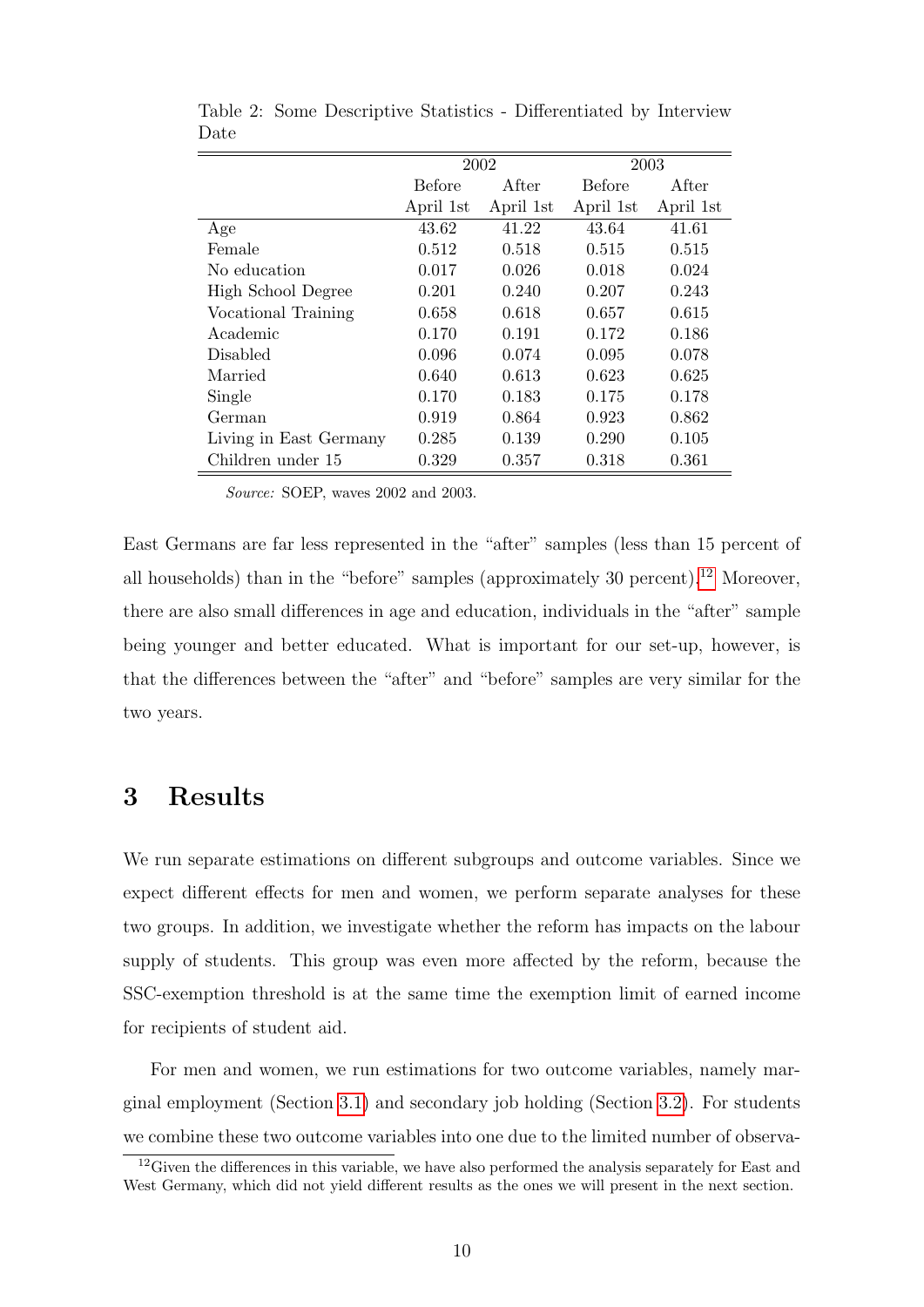tions [\(3.3\)](#page-16-0). For all subgroups and outcome variables, we run three probit estimations, respectively. The first estimation is only for the year 2003, and includes a dummy indicating "interviewed after April 1st" as a single explanatory variable. This corresponds to the "raw" effect of the reform, without controlling for potential seasonal effects or possible differences in observable or unobservable characteristics between individuals interviewed in and after the first quarter of 2003. In the second estimation, we control for differences in observable characteristics by including a set of control variables such as age, educational variables, regional variables, marital status, and number of children. Finally, in the third estimation we pool data from 2002 and 2003, and include two more variables, a dummy indicating the year 2003 and an interaction term between this year dummy and the "interviewed after April 1st" dummy (see equation [4\)](#page-8-1). Note that this variable measures the effect that the "Mini-Job" reform had on the outcome variable, controlling for seasonal effects, observable and unobservable characteristics that differ between the groups interviewed in and after the first quarter of each year.

#### <span id="page-13-0"></span>3.1 Effects on Marginal Employment

Table [3](#page-14-0) shows a short summary of the estimation results for marginal employment, where we have displayed marginal effects. Full estimation results, including the coefficients and standard errors of the control variables, can be found in Table [A.1](#page-11-0) in the Appendix. For men, the first model indicates that the "raw" effect of the reform is positive, i.e. in the second and third quarter of 2003 we observe more men in marginal employment than in the first quarter of 2003. This is still true if we control for differences in observable characteristics, as can be seen from column 2. The third column shows the estimation of the pooled sample of 2002 and 2003 including a dummy variable indicating the year 2003, and an interaction term of this dummy with the dummy indicating "interviewed after the reform". We further interacted this variable with the "single" dummy, because ex-ante studies have shown different reactions to the reform by singles and individuals living with a partner. Doing so allows us to calculate marginal effects for singles and couples separately.[13](#page-13-1) As our results show, as

<span id="page-13-1"></span><sup>&</sup>lt;sup>13</sup>The marginal effect for individuals living in couples is computed as  $\Phi(\widehat{\beta}_{after}+\widehat{\beta}_{2003}+\widehat{\beta}_{after2003}+\widehat{\beta}_{6003}+\widehat{\beta}_{7003}+\widehat{\beta}_{8003}+\widehat{\beta}_{8003}+\widehat{\beta}_{8003}+\widehat{\beta}_{8003}+\widehat{\beta}_{8003}+\widehat{\beta}_{8003}+\widehat{\beta}_{8003}+\widehat{\beta}_{8003}+\widehat{\$  $\hat{\gamma}(\overline{X}) - \Phi(\hat{\beta}_{after} + \hat{\gamma}'\overline{X}) - \Phi(\hat{\beta}_{2003} + \hat{\gamma}'\overline{X}) + \Phi(\hat{\gamma}'\overline{X})$  where  $\Phi$  is the cdf of the normal distribution. For singles, the marginal effect corresponds to  $\Phi(\beta_{after} + \beta_{2003} + \beta_{single} + \beta_{after2003} + \beta_{after2003single} + \cdots)$  $\hat{\gamma}'\overline{X}$  –  $\Phi(\hat{\beta}_{after} + \hat{\beta}_{single} + \hat{\gamma}'\overline{X}) - \Phi(\hat{\beta}_{2003} + \hat{\beta}_{single} + \hat{\gamma}'\overline{X}) + \Phi(\hat{\beta}_{single} + \hat{\gamma}'\overline{X})$ . The corresponding standard errors are calculated using the Delta method.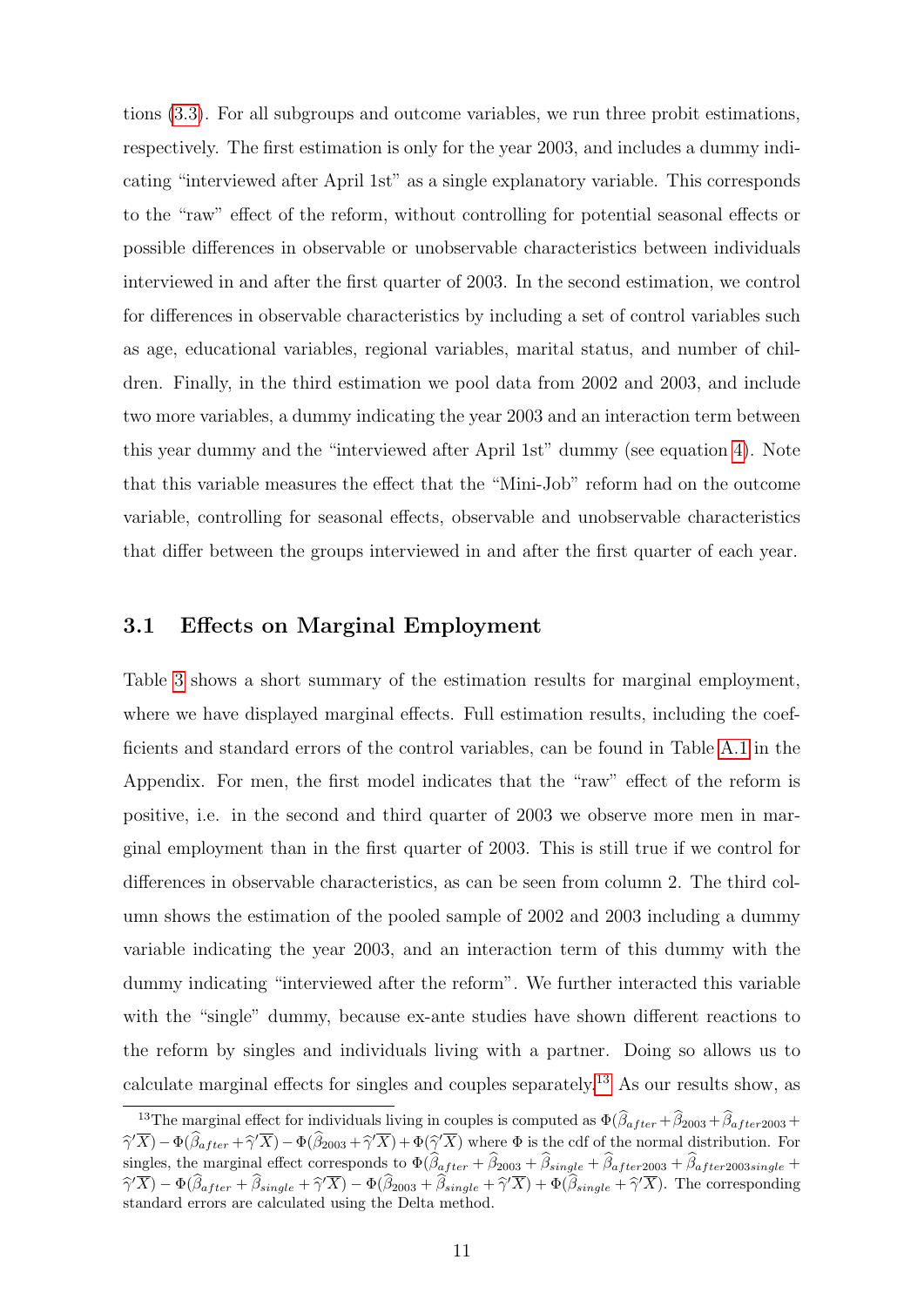far as the probability of being marginally employed is concerned, neither single men nor men living in couples react to the reform.

| Variable                      |             | Men        |           |             | Women     |             |
|-------------------------------|-------------|------------|-----------|-------------|-----------|-------------|
|                               | Model 1     | Model 2    | Model 3   | Model 1     | Model 2   | Model 3     |
|                               | Marg.Eff.   | Marg.Eff.  | Marg.Eff. | Marg.Eff.   | Marg.Eff. | Marg.Eff.   |
| after                         | $0.0108*$   | $0.0132**$ | 0.0036    | $0.0246***$ | 0.0062    | $0.0171**$  |
|                               | (0.0059)    | (0.0055)   | (0.0045)  | (0.0093)    | (0.0087)  | (0.0080)    |
| d2003                         |             |            | $0.0045*$ |             |           | $0.0195***$ |
|                               |             |            | (0.0024)  |             |           | (0.0041)    |
| $after \times 2003$ (Couples) |             |            | 0.0090    |             |           | $-0.0092$   |
|                               |             |            | (0.0067)  |             |           | (0.0108)    |
| $after \times 2003$ (Singles) |             |            | 0.0145    |             |           | $-0.0158$   |
|                               |             |            | (0.0135)  |             |           | (0.0247)    |
| Controlled for Covariates     | no          | yes        | yes       | no          | yes       | yes         |
| Log-Likelihood                | $-1666.813$ | $-1529.5$  | $-2919.3$ | $-3829.5$   | $-3664.7$ | $-7183.4$   |
| Observations                  | 8,907       | 8,907      | 18,154    | 9,444       | 9,444     | 19,215      |

<span id="page-14-0"></span>Table 3: Estimation Results - Marginal Employment

*Note:* \*\*\*/\*\*/\* indicates significance at the  $1\%/5\%/10\%$  level. Standard errors (in parentheses) correct for correlation across repeated observations of individuals.

Covariates include: age, age<sup>2</sup>, no education, high school degree, vocational training, academic, disabled, married, single, german, number of children in different age classes, and a dummy for living in East Germany. See also Table [A.1.](#page-11-0)

Source: Estimations based on SOEP, waves 2002 and 2003.

Similar to what we observe for men, we find a positive and significant "raw" effect of the reform for women (see column 4). This effect disappears, however, if we control for socio-demographics (column 5) and for differences in seasonal employment effects and unobservable characteristics between the "before" and "after" samples (column 6). Note that in the full model presented in column 6, the coefficients of the variables  $a$  *fter* and  $d$ 2003 are positive and significant, indicating that for women the probability of being marginally employed is higher in the second and third quarter of each year, and that this probability is also higher in 2003. However, there is no causal effect of the reform, which would be caught by the effect of the variables  $after \times 2003$  and  $after \times 2003 \times single$  (see Table [A.1](#page-11-0) in the Appendix).

Thus, our first conclusion is that in the short-run (defined as about two months after the reform), there has not been a significant change in marginal employment that could be causally related to the legislation introduced on April 1st, 2003. However, at least for women, marginal employment seems to be higher in the summer months than in winter and higher in 2003 than in 2002.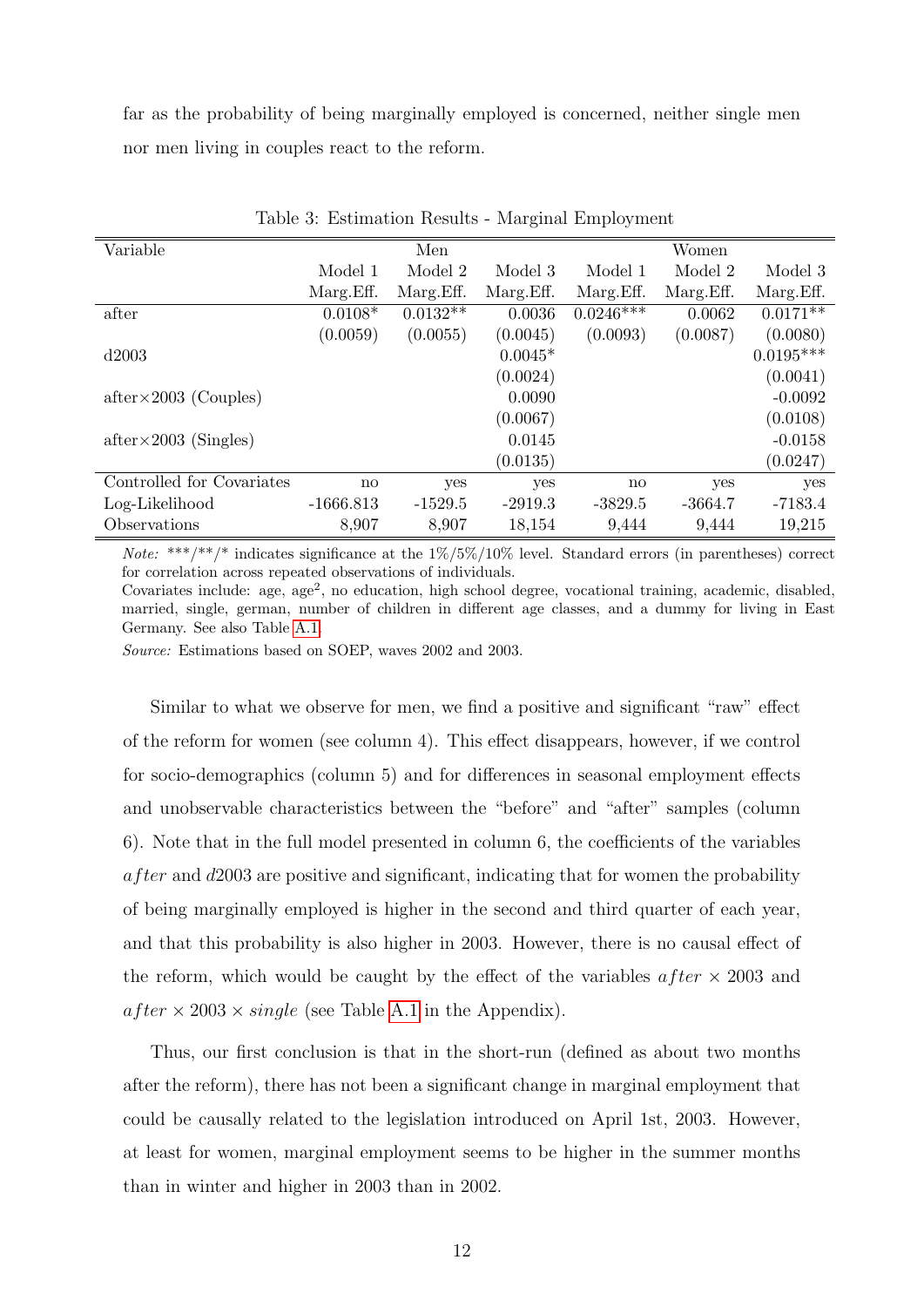#### <span id="page-15-0"></span>3.2 Effects on Secondary Job Holding

Let us now turn to the analysis of the probability of holding a secondary job. As already explained above, for these estimations we focus on the sample of full-time or part-time employed individuals only. As Table [4](#page-15-1) (column 1) shows, there seems to be no significant "raw" effect of the reform for men, as the share of men holding a secondary job does not differ between the first and the subsequent quarters of  $2003$ .<sup>[14](#page-15-2)</sup> This is also true if we control for differences in observed characteristics (column 2) and for differences in seasonal employment effects and unobserved characteristics (column 3).

|              | Men        |            |           | Women      |           |
|--------------|------------|------------|-----------|------------|-----------|
| Model 1      | Model 2    | Model 3    | Model 1   | Model 2    | Model 3   |
| Marg. Eff.   | Marg. Eff. | Marg. Eff. | Marg.Eff. | Marg. Eff. | Marg.Eff. |
| 0.0058       | 0.0051     | 0.0012     | 0.0030    | 0.0004     | 0.0001    |
| (0.0066)     | (0.0062)   | (0.0054)   | (0.0068)  | (0.0062)   | (0.0057)  |
|              |            | 0.0017     |           |            | $-0.0009$ |
|              |            | (0.0030)   |           |            | (0.0033)  |
|              |            | $-0.0015$  |           |            | 0.0017    |
|              |            | (0.0072)   |           |            | (0.0087)  |
|              |            | 0.0311     |           |            | $-0.0023$ |
|              |            | (0.0198)   |           |            | (0.0207)  |
| $\mathbf{n}$ | yes        | yes        | no        | yes        | yes       |
| $-929.1$     | $-891.6$   | $-1794.2$  | $-665.8$  | $-644.4$   | $-1324.8$ |
| 5,564        | 5,564      | 11,466     | 4,447     | 4,447      | 9,047     |
|              |            |            |           |            |           |

#### <span id="page-15-1"></span>Table 4: Estimation Results - Secondary Employment

*Note:* \*\*\*/\*\*/\* indicates significance at the  $1\%/5\%/10\%$  level. Standard errors (in parentheses) correct for correlation across repeated observations of individuals.

Covariates include: age, age<sup>2</sup>, no education, high school degree, vocational training, academic, disabled, married, single, german, number of children in different age classes, a dummy for living in East Germany, industry class, full-time employment dummy, and overtime. See also Table [A.2.](#page-12-1)

Source: Estimations based on SOEP, waves 2002 and 2003.

However, as the results of this estimation show (see Table [A.2](#page-12-1) in the Appendix), we do find a positive effect for single men that is significant at the 10 percent level. The marginal effect corresponding to this coefficient amounts to 0.031. This implies that for single men, the probability of having a secondary job increases by 3.1 percentage points. Since the probability of holding a secondary job before the reform for single men is 3.7 percent, this effect almost implies a doubling of secondary employment in this group. However, the standard error of the marginal effect amounts to 0.0198.[15](#page-15-3)

<span id="page-15-2"></span><sup>&</sup>lt;sup>14</sup>Full estimation results can be found in Table [A.2](#page-12-1) in the Appendix.

<span id="page-15-3"></span><sup>&</sup>lt;sup>15</sup>Statistical (non)significance of the estimated coefficient of the interaction term does not neces-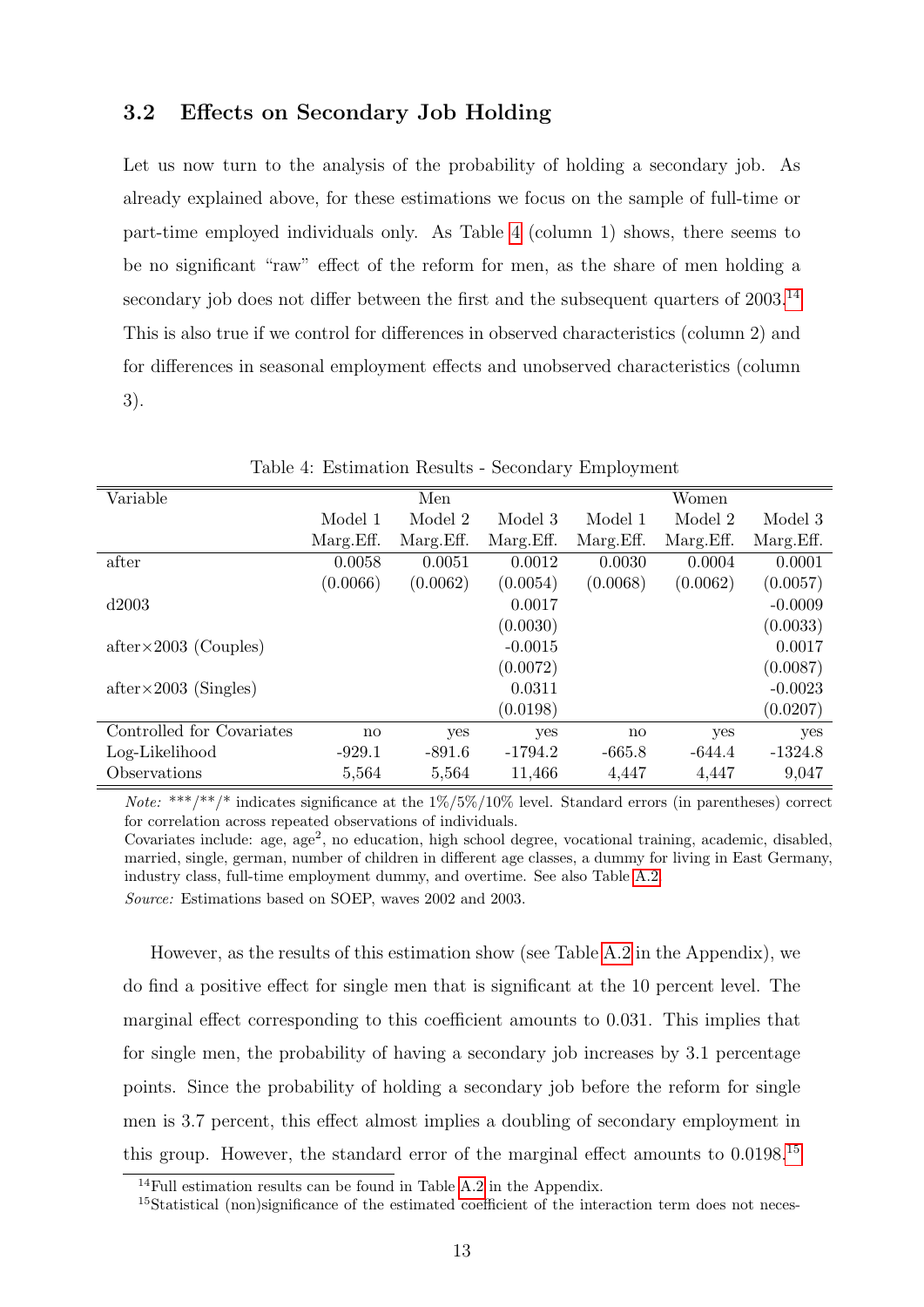The marginal effect is thus not significant at the 10 percent level, the empirical significance level amounting to 11.5%. Given the economic significance of the effect and the relatively limited number of observations, we would not conclude from the standard error that the reform did not affect this group, but rather that there is evidence for a positive effect on secondary employment of single men. As columns 4 to 6 of Table [4](#page-15-1) show, we do not find a corresponding effect for women.

#### <span id="page-16-0"></span>3.3 Effects for Students

The estimation results for students can be found in Table [5.](#page-16-1)[16](#page-16-2)

| Variable                  |                        | Students   |             |
|---------------------------|------------------------|------------|-------------|
|                           | Model 1                | Model 2    | Model 3     |
|                           | Marg. Eff.             | Marg.Eff.  | Marg.Eff.   |
| after                     | $0.0639***$            | $0.0500**$ | $0.0465**$  |
|                           | (0.0220)               | (0.0220)   | (0.0193)    |
| d2003                     |                        |            | $0.0379***$ |
|                           |                        |            | (0.0112)    |
| $after \times 2003$       |                        |            | 0.0042      |
|                           |                        |            | (0.0267)    |
| Controlled for Covariates | $\mathop{\mathrm{no}}$ | yes        | yes         |
| Log-Likelihhod            | $-1161.7$              | $-1134.1$  | $-2197.5$   |
| Observations              | 2,295                  | 2,295      | 4,703       |

<span id="page-16-1"></span>Table 5: Estimation Results - Marginal and/or Secondary Employment for Students

*Note:* \*\*\*/\*\*/\* indicates significance at the  $1\%/5\%/10\%$  level. Standard errors (in parentheses) correct for correlation across repeated observations of individuals.

Covariates include: age,  $age^2$ , no education, high school degree, vocational training, academic, disabled, married, single, german, number of children in different age classes, and a dummy for living in East Germany. See also Table [A.4.](#page-15-1)

Source: Estimations based on SOEP, waves 2002 and 2003.

Similar to what we found for women with respect to marginal employment, for students there is a positive and significant "raw" effect of the reform, in that students in the second and third quarter of 2003 are more likely to be observed in marginal employment or holding a secondary job than in the first quarter of 2003. This is

sarily imply (non)significance of the marginal effect of this variable in non-linear models (see Ai and Norton, 2003).

<span id="page-16-2"></span><sup>&</sup>lt;sup>16</sup>Table [A.3](#page-14-0) in the Appendix contains the total number of observations for this group as well as the numbers on being marginal employed and/or holding a secondary job. Due to the limited number of observations we pooled male and female observations and included a control variable for gender. Full estimation results can be found in Table [A.4](#page-15-1) in the Appendix.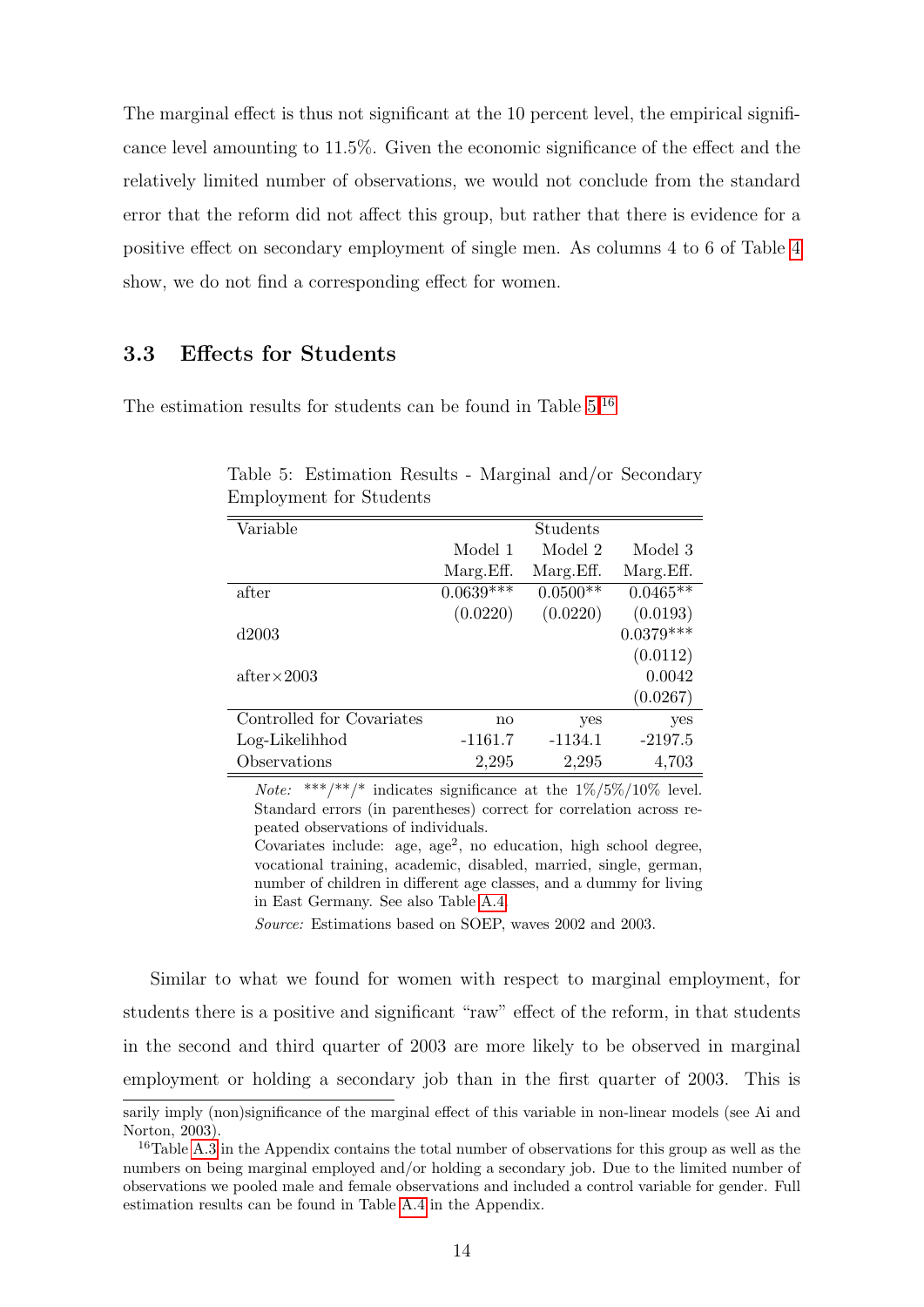still true once we control for socio-demographic characteristics. The difference-indifferences model, however, shows that there is no causal effect of the reform, even though the probability of being marginally employed or holding a secondary job is higher in 2003 and in the second and third quarter of each year.<sup>[17](#page-17-1)</sup>

To sum up, we find that in the short run, there is evidence that the reform had a causal effect for single men, whose probability of having a secondary job increases by about three percent. According to our estimation results, the reform had no causal effect on marginal employment in any of the subgroups.

### <span id="page-17-0"></span>4 Conclusions

The aim of this paper was to evaluate the causal effect of the German "Mini-Job" reform from 2003 on the probabilities of being in marginal employment or of having a secondary job. Based on our identification strategy, we were able to identify the shortrun effects of the reform. We could not find a significant effect on the probability of being marginally employed for any subgroup. However, we found evidence that the probability of having a secondary job increases for single men.

All ex-ante evaluation studies using behavioural microsimulation models predict similar effects from the "Mini-Job" reform. They find a small yet significant effect on the labour force participation of women living in couple households. As described above, we do not find a significant effect on the participation in marginal employment in the short run. However, since the effects that are calculated with ex-ante microsimulation techniques correspond to long-term effects, our results need not necessarily be a contradiction to this literature. The effect of the "Mini-Job" reform on students, as well as on secondary job holding has not been analysed so far. However, as we show, secondary job holding is the only outcome variable for which we find any short-run effect, at least for the group of single men.

The numbers published by official sources portrayed the "Mini-Job" reform as quite successful in generating new employment. The Federal Ministry of Health and Social Affairs stated in July 2003 that three months after the reform, 930,000 new jobs had been created. These numbers were corrected by the Federal Employment Agency in

<span id="page-17-1"></span><sup>&</sup>lt;sup>17</sup>We also ran the same model including the variable  $after2003 \times single$ , which did not change the results.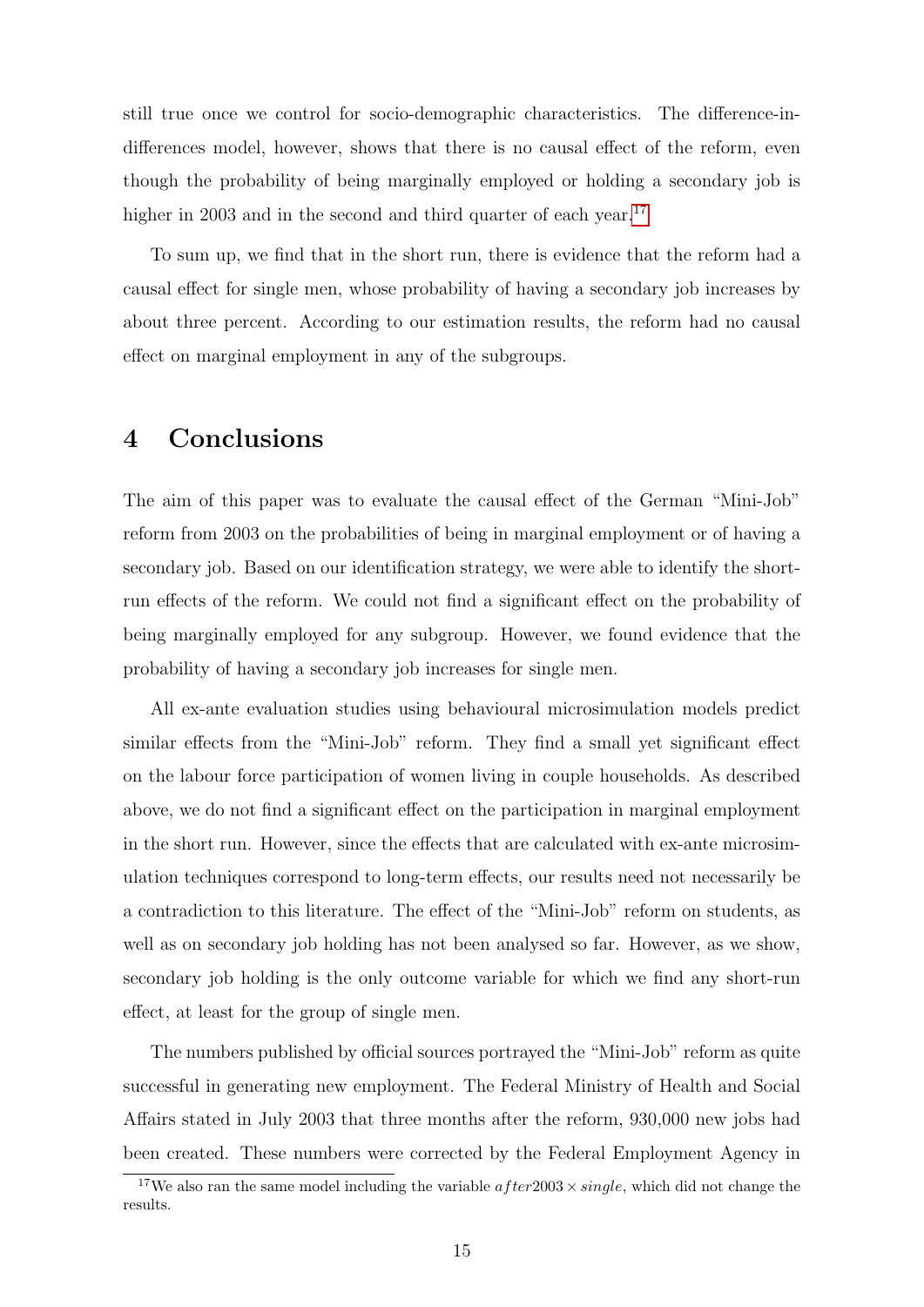November 2003, who stated that one month after the reform, there was an increase in marginal employment of as high as 79,000 individuals and an increase of secondary jobs by 580,000. As stated above, we did not find any significant effects on marginal employment. This could be due to various reasons. First, while we showed that for women and students marginal employment is higher in the summer months and in 2003, our results show that there is no significant causal effect of the reform. Thus, our conclusion is that the immediate increase in marginal employment of 79,000 jobs cannot be causally related to the reform. As far as secondary jobs are concerned, our results differ to a much larger extent from the numbers published by the Federal Employment Agency. We only find evidence for a positive reaction to the reform among single men, whose probability of having a secondary job increases. However, this can not explain the total increase of 580,000 secondary jobs stated above. We believe that a large fraction of these "new" jobs are actually redefinitions of previously fake selfemployment. This effect cannot be identified with the SOEP data. The same is true for turning illegal jobs into legal employment (see also Schupp and Birkner, 2004).

Thus, we conclude that in the short-run, the reform had a very limited *causal* impact on the labour supply in Germany. The high numbers that circulated in the press in the first months after the reform were to a great extent referring to (i) additional jobs that have been created not due to the reform but to seasonal employment effects and the general trend of increasing marginal employment and (ii) to redefinitions of already existing jobs or the turning of illegal jobs into legal employment.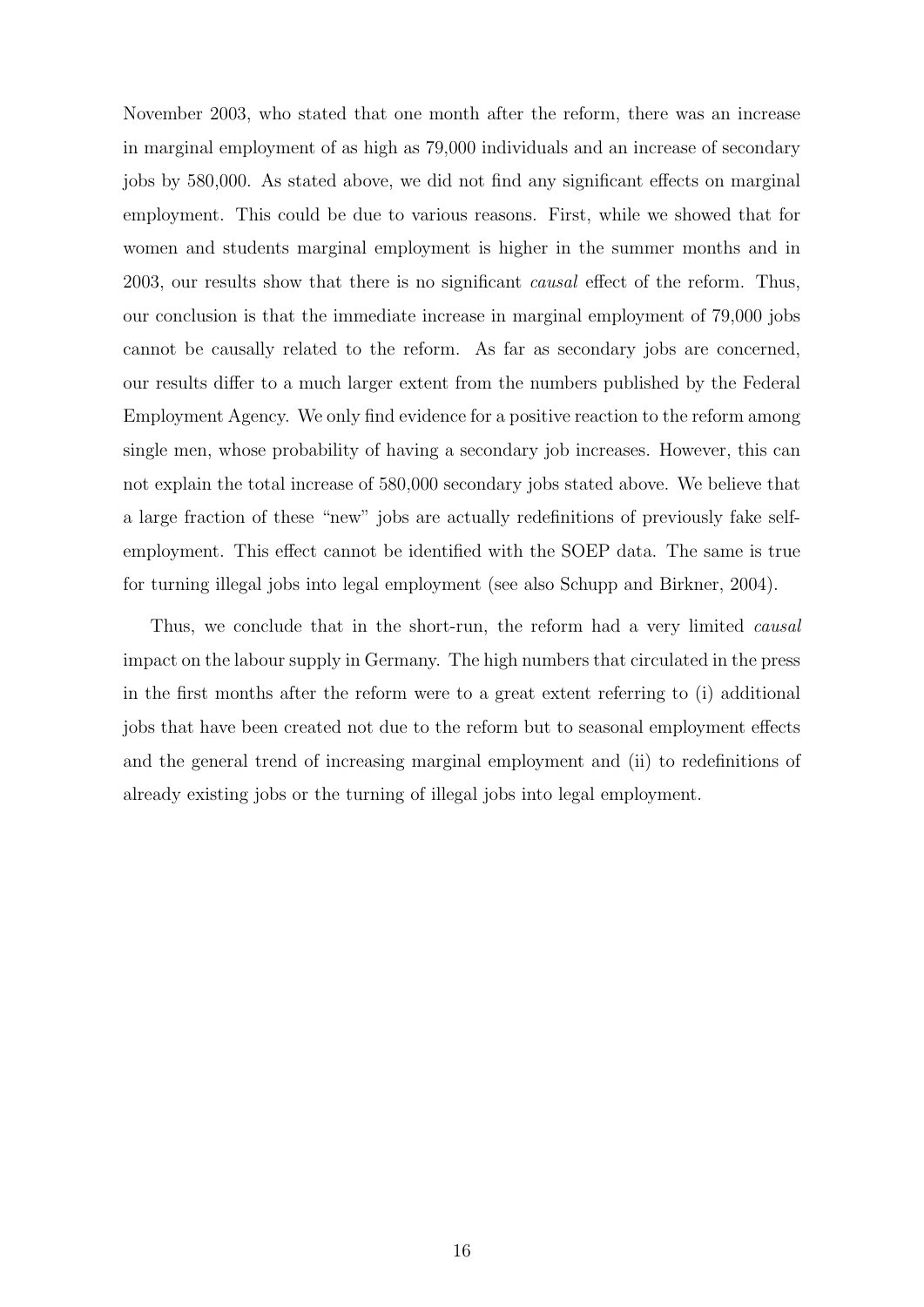### References

- AI, C., AND E. NORTON (2003): "Interaction terms in logit and probit models," Economics Letters, 80, 123–129.
- Arntz, M., M. Feil, and A. Spermann (2003): "Die Arbeitsangebotseffekte der neuen Mini- und Midijobs - eine Ex-Ante Evaluation," Mitteilungen aus der Arbeitsmarkt- und Berufsforschung, 3/2003.
- Bargain, O., M. Caliendo, P. Haan, and K. Orsini (2006): "'Making Work Pay' in a Rationed Labour Market," Discussion Paper No. 2033, IZA Bonn.
- Blundell, R. (2000): "Work Initiatives and 'in-work' Benefit Reforms: A Review," Oxford Review of Economic Policy, 16, 27–44.
- Blundell, R., A. Duncan, J. McCrae, and C. Meghir (2000): "The Labour Market impact of the Working Families Tax Credit," Fiscal Studies, 21(1), 75–104.
- BUNDESAGENTUR FÜR ARBEIT (2003): "Erste statistische Ergebnisse ueber Minijobs nach der gesetzlichen Neuregelung zum 1. April 2003," Press release november 2003, Bundesanstalt fuer Arbeit.
- HAAN, P., AND V. STEINER (2005): "Distributional Effects of the German Tax Reform 2000 - A Behavioral Microsimulation Analysis," Journal of Applied Social Science Studies, 125, 39–49.
- HAISKEN DE-NEW, J., AND J. FRICK (2003): Desktop Compendium to The German Socio-Economic Panel Study (SOEP). DIW, Berlin.
- HECKMAN, J., R. LALONDE, AND J. SMITH (1999): "The Economics and Econometrics of Active Labor Market Programs," in Handbook of Labor Economics Vol.III, ed. by O. Ashenfelter, and D. Card, pp. 1865–2097. Elsevier, Amsterdam.
- MOFFITT, R. (2003): "Welfare Program and Labor Supply," Working Paper 9168, NBER.
- Orsini, K. (2006): "Tax-Benefit Reform and the Labor Market: Evidence from Belgium and other EU countries," Mimeo.
- Roy, A. (1951): "Some Thoughts on the Distribution of Earnings," Oxford Economic Papers, 3(2), 135–145.
- Rubin, D. (1974): "Estimating Causal Effects to Treatments in Randomised and Nonrandomised Studies," Journal of Educational Psychology, 66, 688–701.
- Scholz, J. K. (1996): "In-Work Benefits in the United States: The Earned Income Tax Credit," The Economic Journal, 106, 156–169.
- SCHUPP, J., AND E. BIRKNER (2004): "Kleine Beschäftigungverhältnisse: Kein Jobwunder," Wochenbericht No. 34/2004, DIW, Berlin.
- STANCANELLI, E. (2005): "Evaluating the Impact of the French Tax Credit Programme, "La Prime Pour L'Emploi": A Difference in Difference Model," Working Paper, OFCE.
- STEINER, V., AND K. WROHLICH (2005): "Work Incentives and Labour Supply Effects of the Mini-Jobs Reform in Germany," Empirica, 32, 91–116.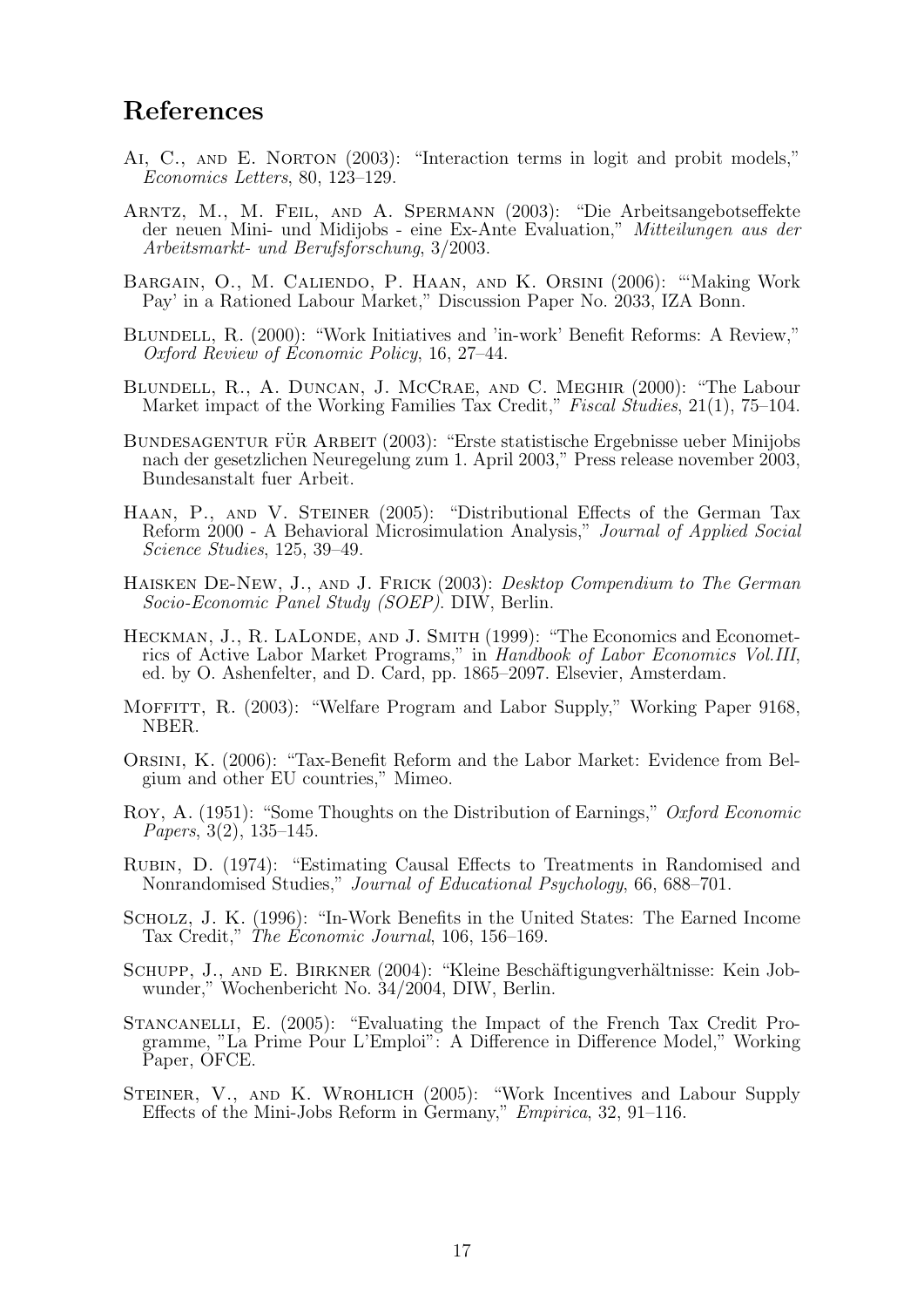## Appendix - Tables

| Variable                          |             | Men         |             |             | Women       |             |
|-----------------------------------|-------------|-------------|-------------|-------------|-------------|-------------|
|                                   | Model 1     | Model 2     | Model 3     | Model 1     | Model 2     | Model 3     |
|                                   | Coef.       | Coef.       | Coef.       | Coef.       | Coef.       | Coef.       |
| after                             | $0.106*$    | $0.148**$   | 0.05        | $0.107***$  | 0.029       | $0.083**$   |
|                                   | (0.055)     | (0.059)     | (0.058)     | (0.039)     | (0.04)      | (0.038)     |
| d2003                             |             |             | $0.062*$    |             |             | $0.097***$  |
|                                   |             |             | (0.032)     |             |             | (0.020)     |
| $after \times 2003$               |             |             | 0.095       |             |             | $-0.05$     |
|                                   |             |             | (0.081)     |             |             | (0.051)     |
| $after \times 2003 \times single$ |             |             | 0.029       |             |             | $-0.021$    |
|                                   |             |             | (0.132)     |             |             | (0.099)     |
| age                               |             | $-0.121***$ | $-0.119***$ |             | $0.025***$  | $0.018**$   |
|                                   |             | (0.011)     | (0.009)     |             | (0.009)     | (0.007)     |
| age squared                       |             | $0.001***$  | $0.001***$  |             | $-0.000***$ | $-0.000***$ |
|                                   |             | (0.000)     | (0.000)     |             | (0.000)     | (0.000)     |
| no education                      |             | $-0.293$    | $-0.225$    |             | $-0.202$    | $-0.215*$   |
|                                   |             | (0.228)     | (0.163)     |             | (0.131)     | (0.120)     |
| high-school degree                |             | $0.392***$  | $0.349***$  |             | 0.067       | 0.021       |
|                                   |             | (0.065)     | (0.057)     |             | (0.048)     | (0.043)     |
| vocational training               |             | $-0.026$    | $-0.057$    |             | $-0.156***$ | $-0.163***$ |
|                                   |             | (0.062)     | (0.049)     |             | (0.039)     | (0.034)     |
| academic                          |             | $-0.221***$ | $-0.258***$ |             | $-0.358***$ | $-0.364***$ |
|                                   |             | (0.080)     | (0.075)     |             | (0.058)     | (0.054)     |
| disabled                          |             | $-0.029$    | 0.041       |             | $-0.307***$ | $-0.234***$ |
|                                   |             | (0.084)     | (0.073)     |             | (0.075)     | (0.06)      |
| single                            |             | $-0.006$    | $-0.022$    |             | $-0.013$    | 0.01        |
|                                   |             | (0.073)     | (0.062)     |             | (0.055)     | (0.047)     |
| married                           |             | $-0.222***$ | $-0.206***$ |             | $0.195***$  | $0.220***$  |
|                                   |             | (0.079)     | (0.063)     |             | (0.053)     | (0.043)     |
| german                            |             | $-0.033$    | 0.014       |             | $0.184***$  | $0.219***$  |
|                                   |             | (0.093)     | (0.077)     |             | (0.062)     | (0.055)     |
| children under 15                 |             | $-0.033$    | $-0.056$    |             |             |             |
|                                   |             | (0.065)     | (0.052)     |             |             |             |
| children under 1                  |             |             |             |             | $-0.234**$  | $-0.199***$ |
|                                   |             |             |             |             | (0.099)     | (0.074)     |
| children under 7                  |             |             |             |             | 0.069       | 0.058       |
|                                   |             |             |             |             | (0.048)     | (0.039)     |
| children between 8-15             |             |             |             |             | $0.185***$  | $0.202***$  |
|                                   |             |             |             |             | (0.040)     | (0.033)     |
| east german                       |             | 0.039       | 0.032       |             | $-0.309***$ | $-0.344***$ |
|                                   |             | (0.057)     | (0.049)     |             | (0.043)     | (0.037)     |
| constant                          | $-1.705***$ | $0.598***$  | $0.486***$  | $-1.101***$ | $-1.493***$ | $-1.495***$ |
|                                   | (0.026)     | (0.218)     | (0.182)     | (0.018)     | (0.168)     | (0.139)     |
| Log-Likelihood                    | $-1666.8$   | $-1529.5$   | $-2919.3$   | $-3829.5$   | $-3664.7$   | $-7183.4$   |
| Observations                      | 8,907       | 8,907       | 18,154      | 9,444       | 9,444       | 19,215      |

|  |  | Table A.1: Estimation Results - Marginal Employment - Full Model <sup>1</sup> |  |
|--|--|-------------------------------------------------------------------------------|--|
|  |  |                                                                               |  |

*Note:* \*\*\*/\*\*/\* indicates significance at the  $1\%/5\%/10\%$  level. Standard errors (in parentheses) are corrected for correlation across repeated observations of individuals.

All variables except age and age squared are dummy variables, taking the value 1 if the condition is fulfilled.

Source: Estimations based on SOEP, waves 2002 and 2003.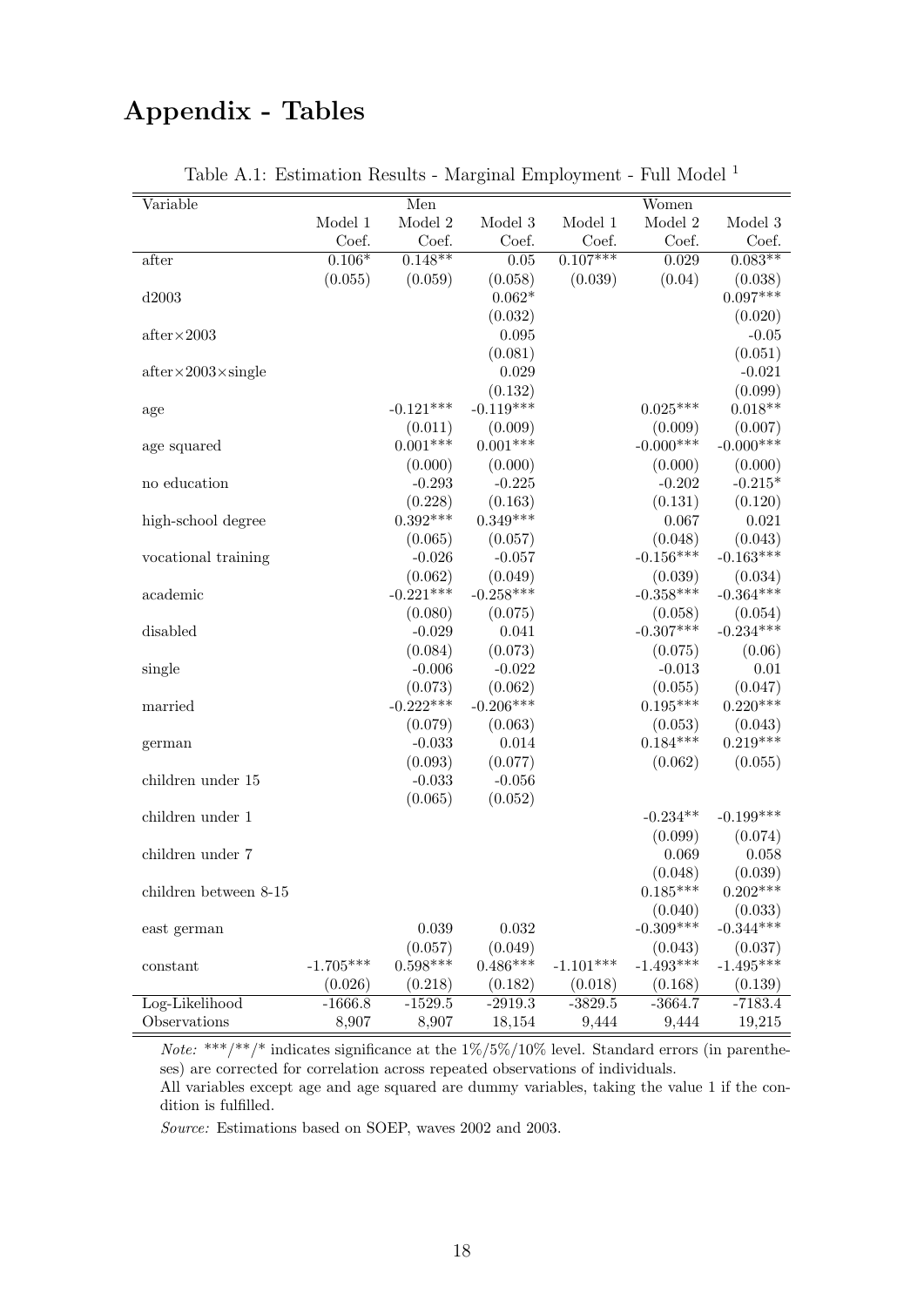| Variable                          |                | Men            |                |                | Women          |                |
|-----------------------------------|----------------|----------------|----------------|----------------|----------------|----------------|
|                                   | Model 1        | Model 2        | Model 3        | Model 1        | Model 2        | Model 3        |
| after                             | Coef.<br>0.066 | Coef.<br>0.065 | Coef.<br>0.015 | Coef.<br>0.038 | Coef.<br>0.006 | Coef.<br>0.001 |
|                                   | (0.072)        | (0.076)        | (0.071)        | (0.086)        | (0.090)        | (0.081)        |
| d2003                             |                |                | 0.023          |                |                | $-0.012$       |
|                                   |                |                | (0.039)        |                |                | (0.047)        |
| $after \times 2003$               |                |                | $-0.02$        |                |                | 0.024          |
|                                   |                |                | (0.096)        |                |                | (0.122)        |
| $after \times 2003 \times single$ |                |                | $0.320*$       |                |                | $-0.041$       |
|                                   |                |                | (0.172)        |                |                | (0.179)        |
| age                               |                | 0.02           | $0.043**$      |                | 0.001          | 0.003          |
|                                   |                | (0.025)        | (0.021)        |                | (0.027)        | (0.020)        |
| age squared                       |                | $-0.000$       | $-0.001**$     |                | $-0.000$       | $-0.000$       |
|                                   |                | (0.000)        | (0.000)        |                | (0.000)        | (0.000)        |
| no education                      |                | $-0.058$       | $-0.404$       |                | $0.506*$       | 0.38           |
|                                   |                | (0.415)        | (0.387)        |                | (0.294)        | (0.251)        |
| vocational training               |                | $0.234***$     | 0.113          |                | $-0.013$       | $-0.059$       |
|                                   |                | (0.087)        | (0.07)         |                | (0.092)        | (0.074)        |
| academic                          |                | 0.108          | 0.091          |                | $0.185*$       | $0.195**$      |
|                                   |                | (0.084)        | (0.07)         |                | (0.099)        | (0.081)        |
| disabled                          |                | 0.067          | 0.072          |                | $-0.154$       | 0.046          |
|                                   |                | (0.144)        | (0.116)        |                | (0.203)        | (0.140)        |
| married                           |                | 0.131          | 0.077          |                | $-0.124$       | $-0.038$       |
|                                   |                | (0.098)        | (0.082)        |                | (0.107)        | (0.085)        |
| single                            |                | 0.117          | $-0.028$       |                | 0.163          | $0.242***$     |
|                                   |                | (0.103)        | (0.096)        |                | (0.107)        | (0.083)        |
| german                            |                | 0.164          | 0.166          |                | $-0.096$       | 0.027          |
|                                   |                | (0.133)        | (0.112)        |                | (0.143)        | (0.120)        |
| children under 15                 |                | $-0.08$        | $-0.059$       |                |                |                |
|                                   |                | (0.079)        | (0.065)        |                |                |                |
| children under 1                  |                |                |                |                | $-0.072$       | $-0.100$       |
|                                   |                |                |                |                | (0.123)        | (0.097)        |
| children between 8-15             |                |                |                |                | $-0.137$       | $-0.108$       |
|                                   |                |                |                |                | (0.098)        | (0.075)        |
| east german                       |                | $-0.121$       | $-0.142**$     |                | $-0.156$       | $-0.122$       |
|                                   |                | (0.082)        | (0.070)        |                | (0.097)        | (0.076)        |
| civil servant                     |                | 0.119          | 0.084          |                | $-0.320*$      | $-0.320**$     |
|                                   |                | (0.116)        | (0.099)        |                | (0.180)        | (0.134)        |
| self-employed                     |                | $-0.377***$    | $-0.293***$    |                | $-0.18$        | $-0.255$       |
|                                   |                | (0.138)        | (0.110)        |                | (0.184)        | (0.163)        |
| industry class. 2                 |                | $-0.107$       | $-0.057$       |                | 0.046          | $-0.066$       |
|                                   |                | (0.108)        | (0.093)        |                | (0.176)        | (0.166)        |
| industry class. 3                 |                | 0.031          | 0.124          |                | $-0.101$       | $-0.148$       |
|                                   |                | (0.122)        | (0.099)        |                | (0.142)        | (0.112)        |
| industry class. 4                 |                | $-0.181$       | $-0.165$       |                | $-0.326$       | $-0.264$       |
|                                   |                | (0.160)        | (0.126)        |                | (0.296)        | (0.248)        |
| industry class. 5                 |                | $0.184**$      | $0.231***$     |                | 0.169          | 0.134          |
|                                   |                | (0.093)        | (0.079)        |                | (0.107)        | (0.090)        |
| industry class. 6                 |                | 0.109          | $0.196**$      |                | $-0.112$       | $-0.020$       |
|                                   |                | (0.119)        | (0.099)        |                | (0.155)        | (0.116)        |
|                                   |                |                |                |                |                |                |
| industry class. 7                 |                | 0.16           | 0.139          |                | $0.275*$       | $0.257**$      |

Table A.2: Estimation Results - Secondary Employment - Full Model  $^{\rm 1}$ 

Continued on next page.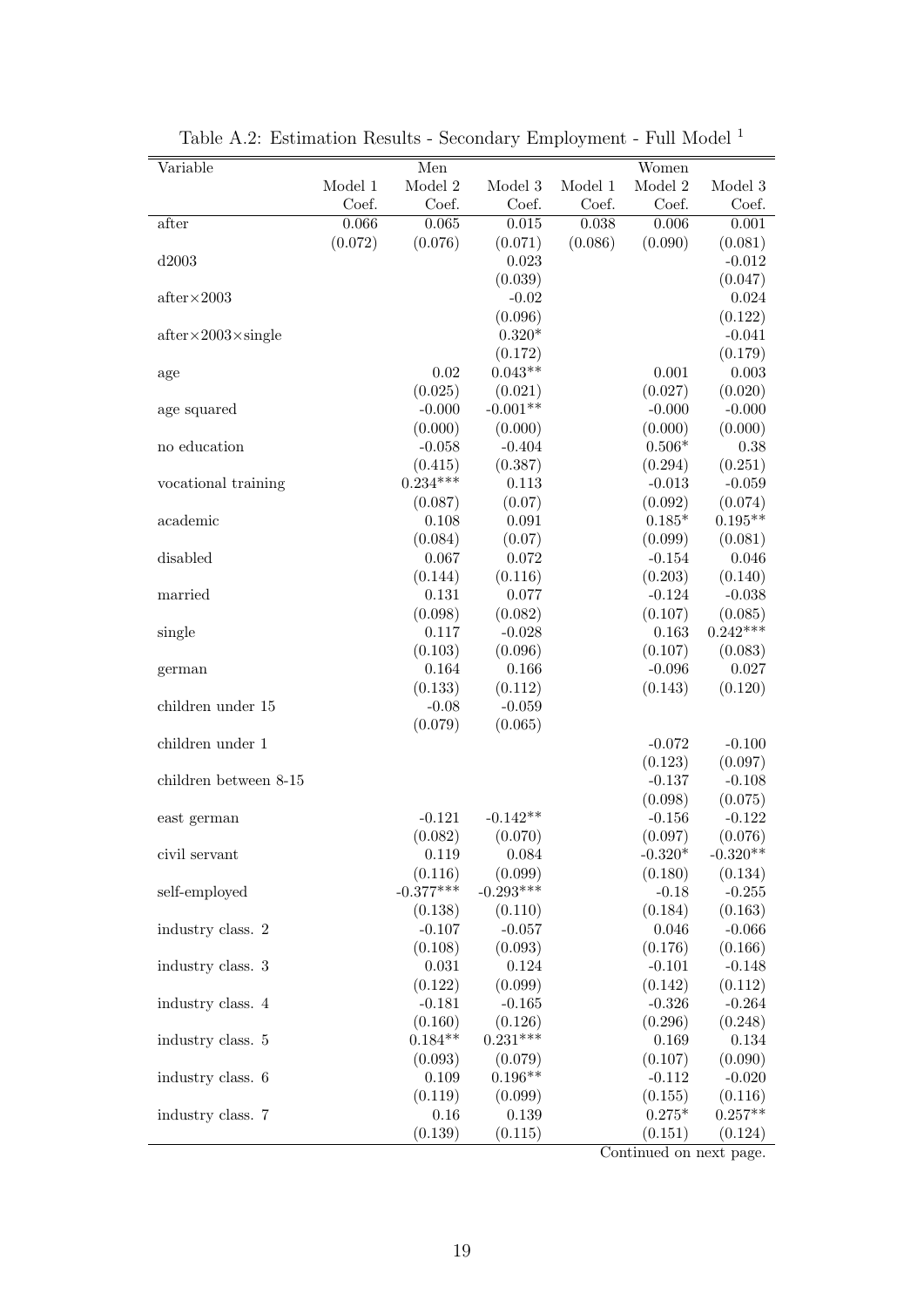| Table A.2 continued. |             |             |             |             |             |             |
|----------------------|-------------|-------------|-------------|-------------|-------------|-------------|
| Variable             |             | Men         |             |             | Women       |             |
|                      | Model 1     | Model 2     | Model 3     | Model 1     | Model 2     | Model 3     |
|                      | Coef.       | Coef.       | Coef.       | Coef.       | Coef.       | Coef.       |
| overtime $(< 3h)$    |             | $-0.056$    | 0.027       |             | 0.105       | $0.123*$    |
|                      |             | (0.087)     | (0.067)     |             | (0.087)     | (0.064)     |
| overtime $(\geq 3h)$ |             | $0.147**$   | $0.163***$  |             | $-0.024$    | 0.007       |
|                      |             | (0.075)     | (0.059)     |             | (0.109)     | (0.077)     |
| full-time employed   |             | $-0.507***$ | $-0.560***$ |             | $-0.069$    | $-0.148**$  |
|                      |             | (0.140)     | (0.109)     |             | (0.085)     | (0.068)     |
| constant             | $-1.769***$ | $-1.930***$ | $-2.348***$ | $-1.828***$ | $-1.693***$ | $-1.797***$ |
|                      | (0.035)     | (0.502)     | (0.402)     | (0.041)     | (0.532)     | (0.397)     |
| Log-Likelihood       | $-929.1$    | $-891.6$    | $-1794.2$   | $-665.8$    | $-644.4$    | $-1324.8$   |
| Observations         | 5564        | 5564        | 11466       | 4447        | 4447        | 9047        |

*Note:* \*\*\*/\*\*/\* indicates significance at the  $1\%/5\%/10\%$  level. Standard errors (in parentheses) are corrected for correlation across repeated observations of individuals.

All variables except age and age squared are dummy variables, taking the value 1 if the condition is fulfilled.

Source: Estimations based on SOEP, waves 2002 and 2003.

Table A.3: Number of Observations, Marginal and/or Secondary Employment for Students in the Subsamples<sup>1</sup>

|           |        |           |      |      | Marg. or Secon. |
|-----------|--------|-----------|------|------|-----------------|
|           |        |           |      |      | Employment      |
| Subsample |        |           | Obs. | abs. | in $%$          |
| 2002      | before | April 1st | 1778 | 274  | 0.0574          |
|           | after  |           | 630  | 132  | 0.0873          |
|           | before |           | 1819 | 350  | 0.0808          |
| 2003      | after  | April 1st | 476  | 122  | 0.1324          |

Note: High income sample of the SOEP is not included, since this entire group was interviewed after April in the 2003 wave. Numbers refer to the population in "Ausbildung".

Source: SOEP, waves 2002 and 2003.